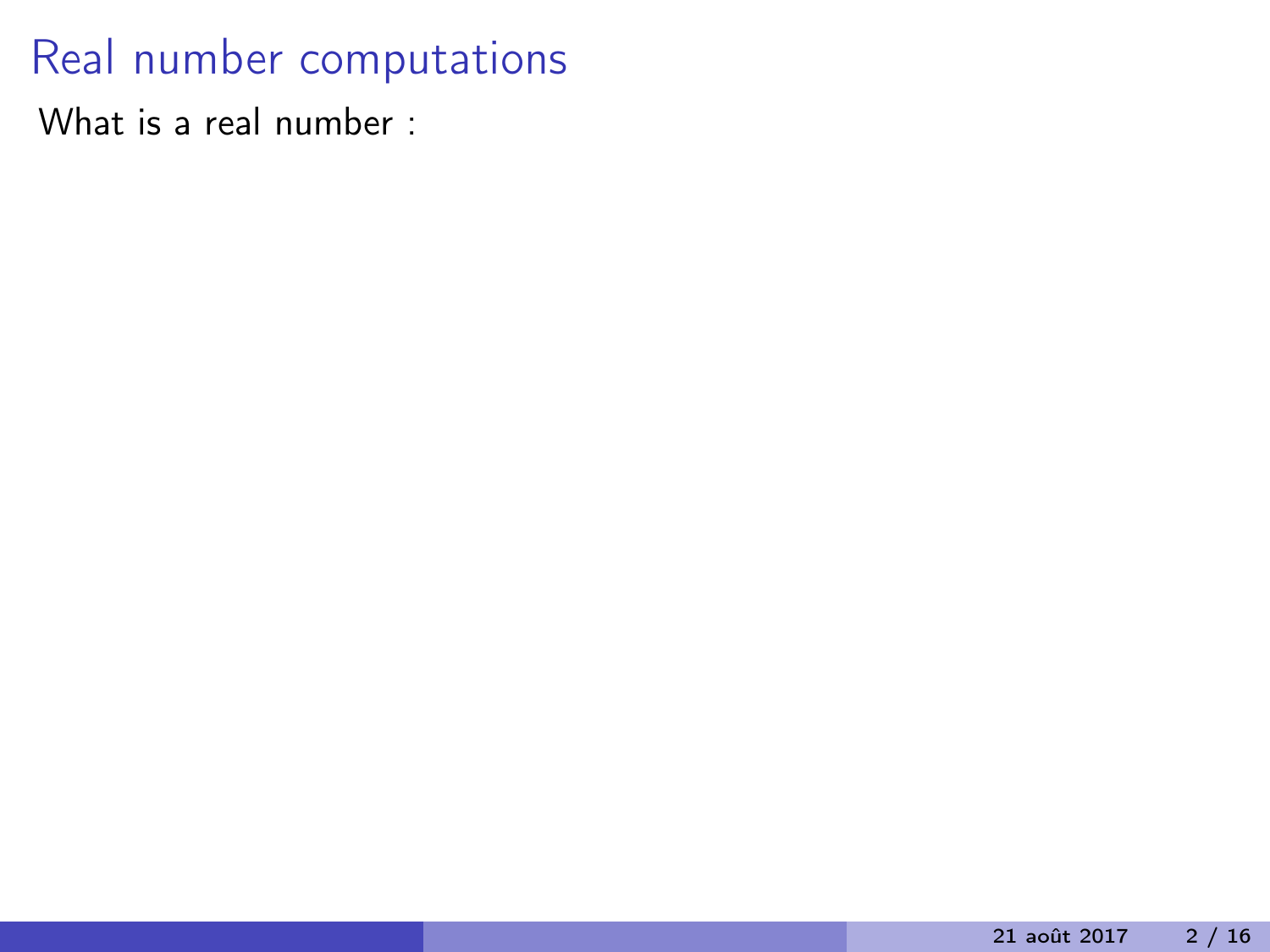What is a real number :

• infinite amount of data to represent a single number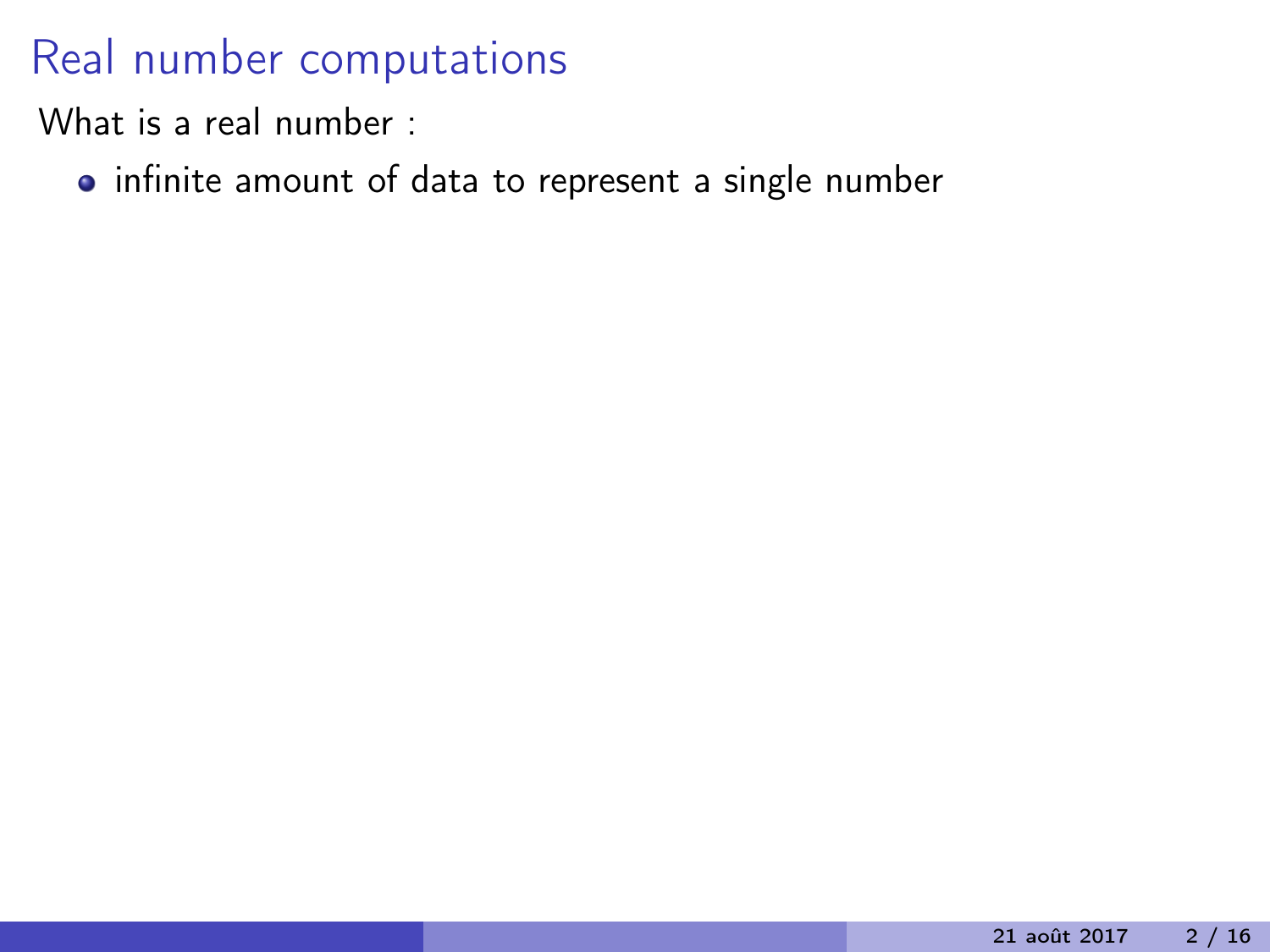- infinite amount of data to represent a single number
- elementary arithmetic  $(+, -, *, /)$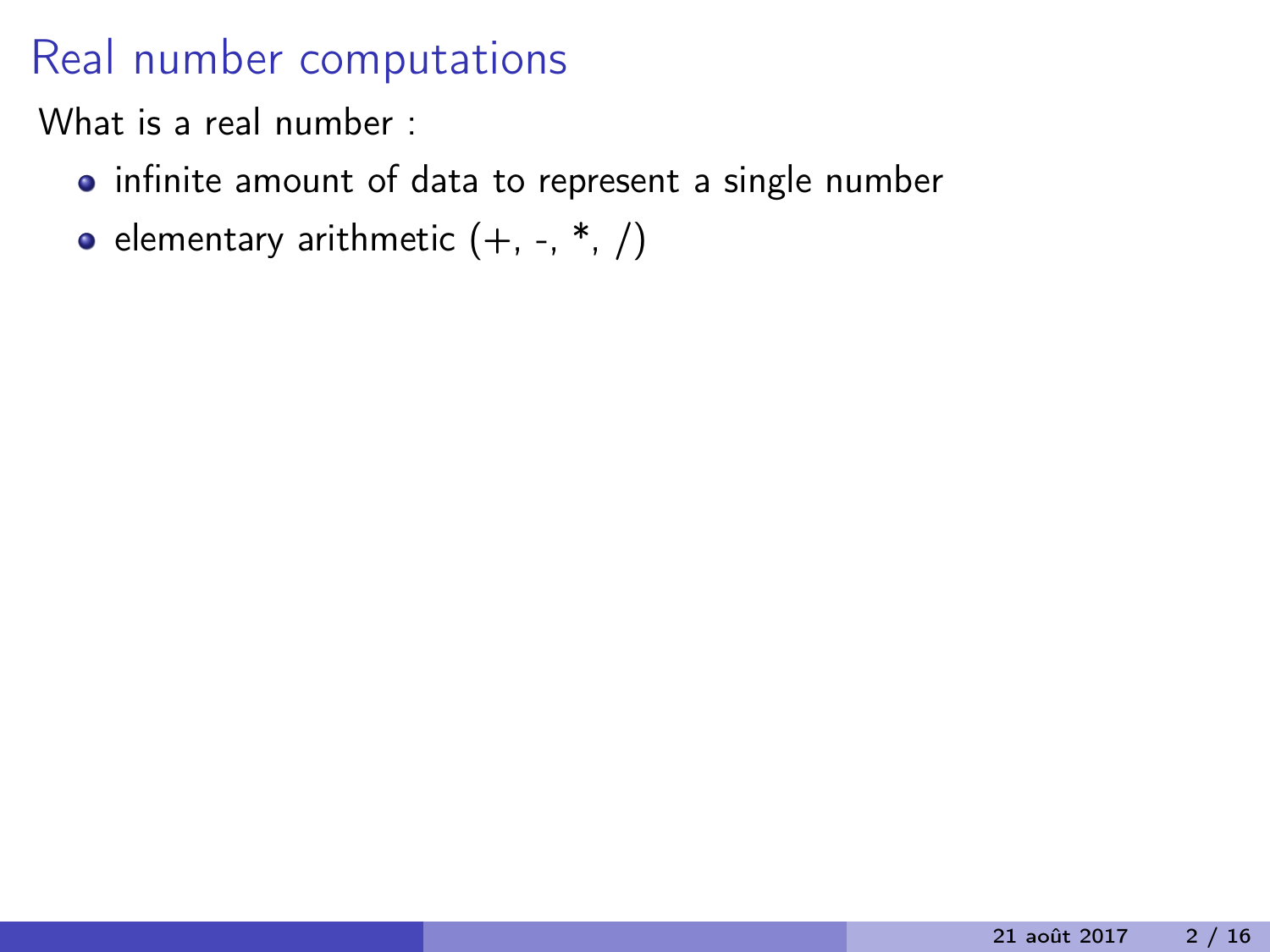- infinite amount of data to represent a single number
- elementary arithmetic  $(+, -, *, /)$
- comparison (equality  $=$  and comparison  $\lt$ )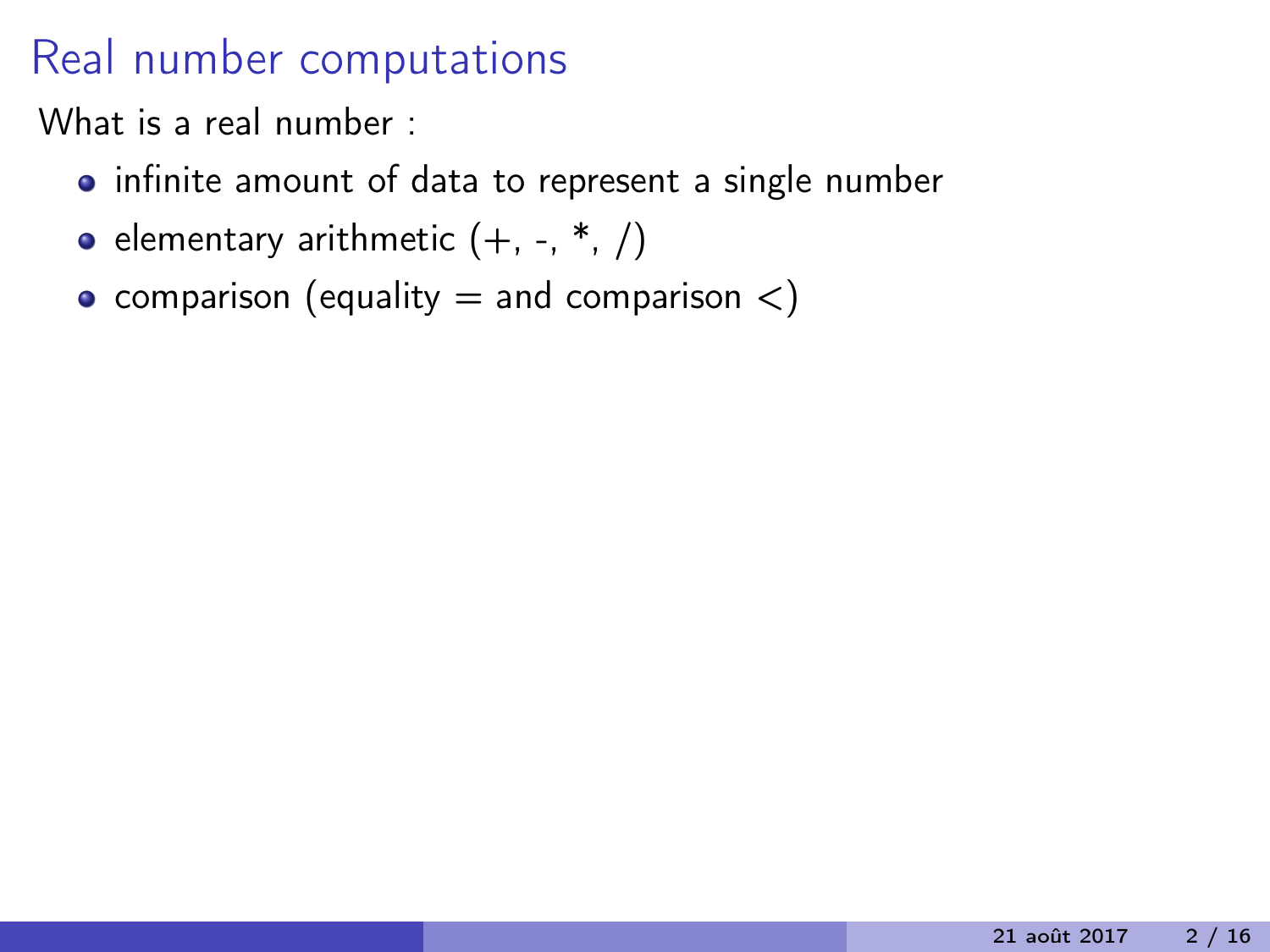- infinite amount of data to represent a single number
- elementary arithmetic  $(+, -, *, /)$
- comparison (equality  $=$  and comparison  $\lt$ )
- **exponential like functions (n-th roots, exp, log, cos, cosh, ...)**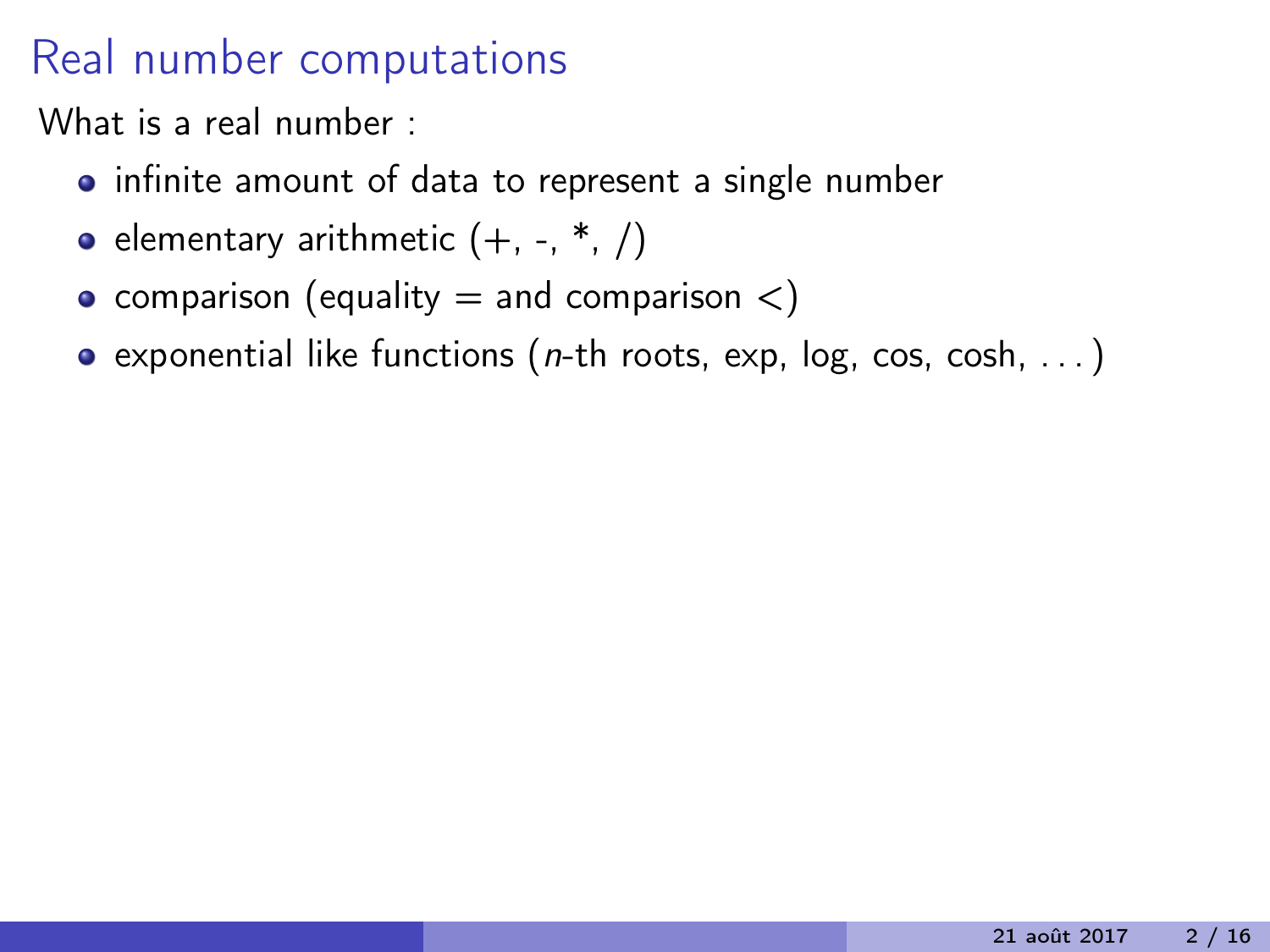- infinite amount of data to represent a single number
- elementary arithmetic  $(+, -, *, /)$
- comparison (equality  $=$  and comparison  $\lt$ )
- exponential like functions ( $n$ -th roots, exp, log, cos, cosh, ...)
- advanced functions  $(\zeta, \Gamma, \dots)$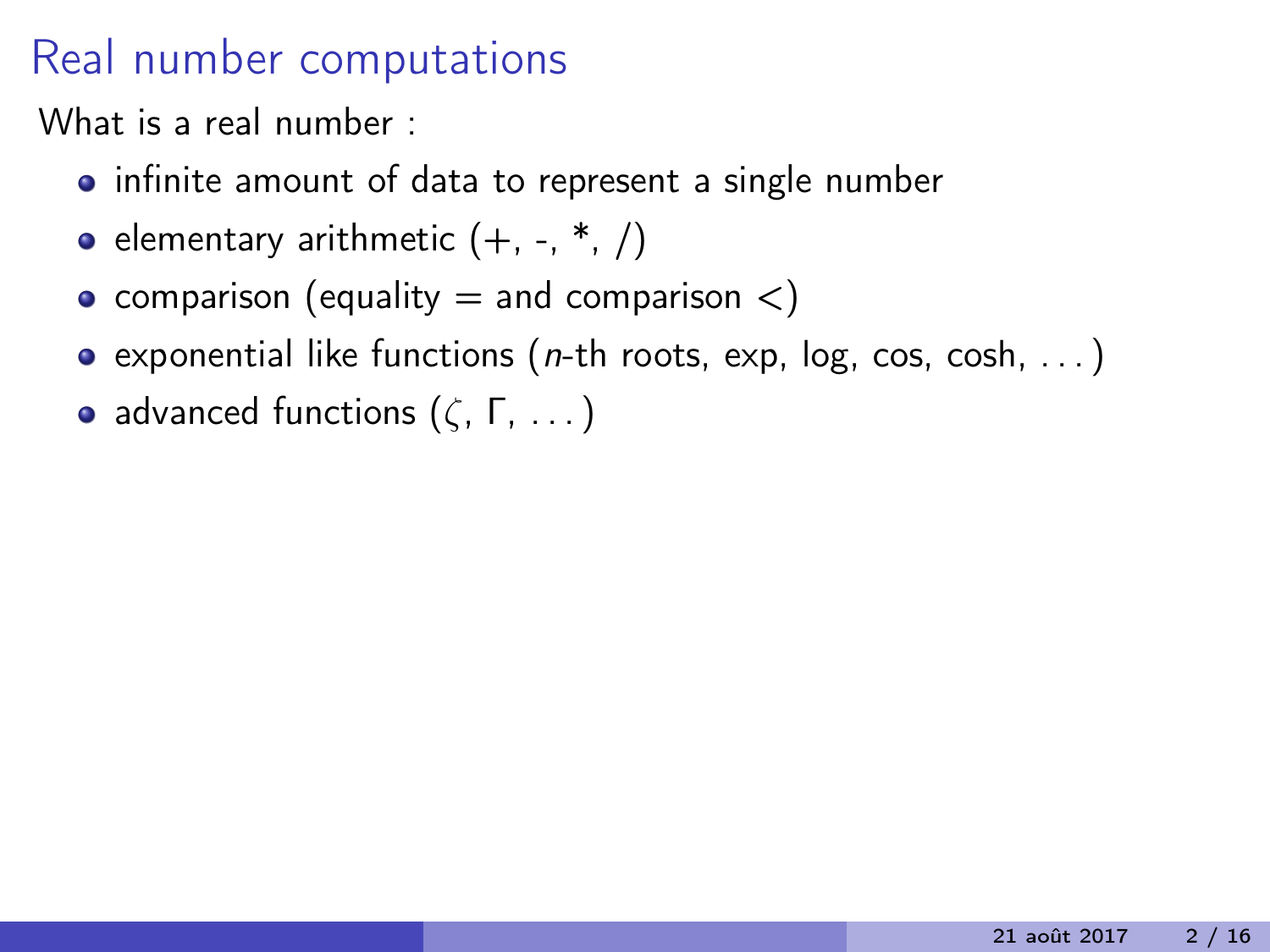What is a real number :

- infinite amount of data to represent a single number
- elementary arithmetic  $(+, -, *, /)$
- comparison (equality  $=$  and comparison  $\lt$ )
- exponential like functions ( $n$ -th roots, exp, log, cos, cosh, ...)
- advanced functions  $(\zeta, \Gamma, \dots)$

Short list of problems :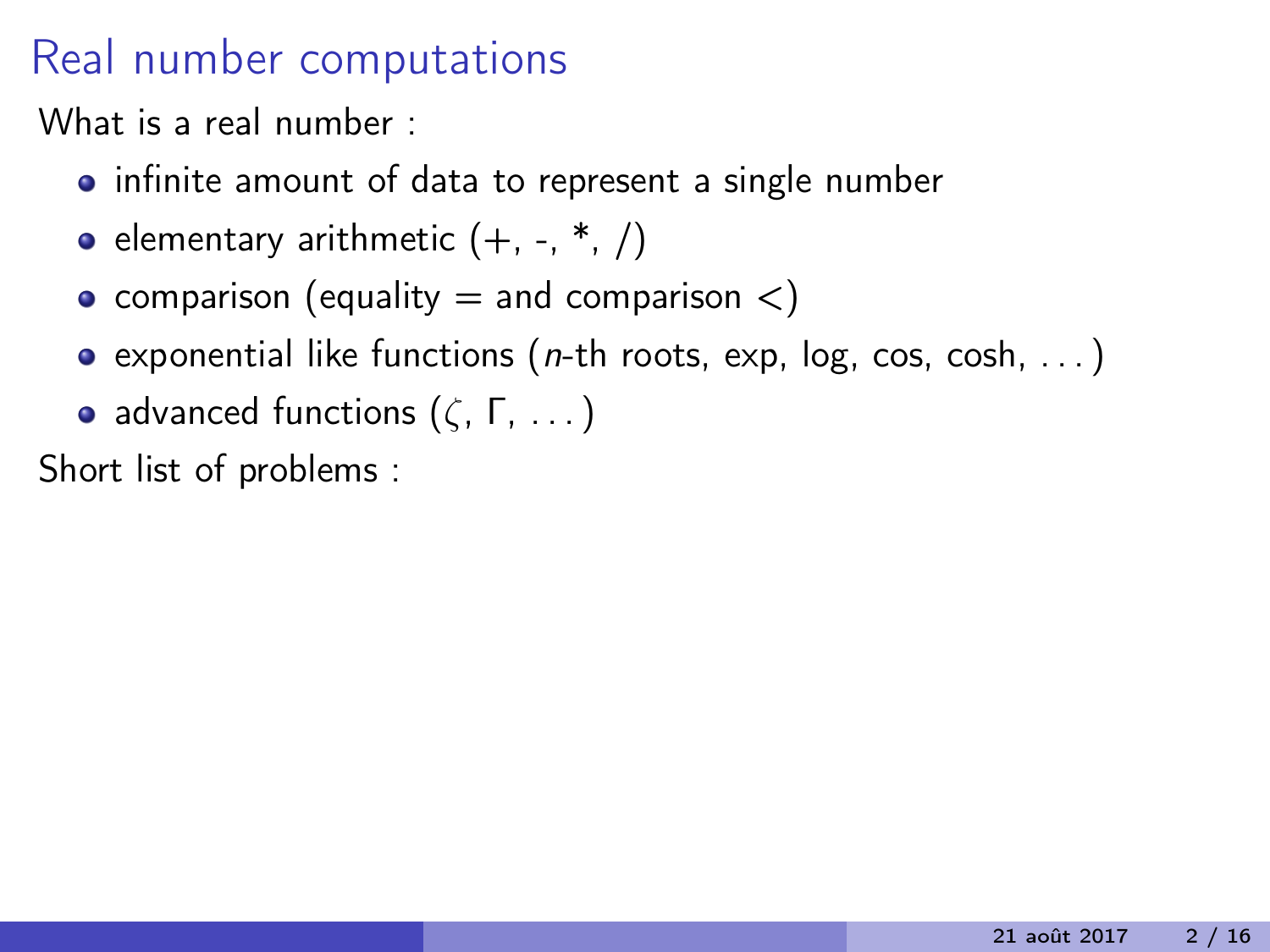What is a real number :

- infinite amount of data to represent a single number
- elementary arithmetic  $(+, -, *, /)$
- comparison (equality  $=$  and comparison  $\lt$ )
- **exponential like functions (n-th roots, exp, log, cos, cosh, ...)**
- advanced functions  $(\zeta, \Gamma, \dots)$

Short list of problems :

**1** solve ODE numerically (with given error bound)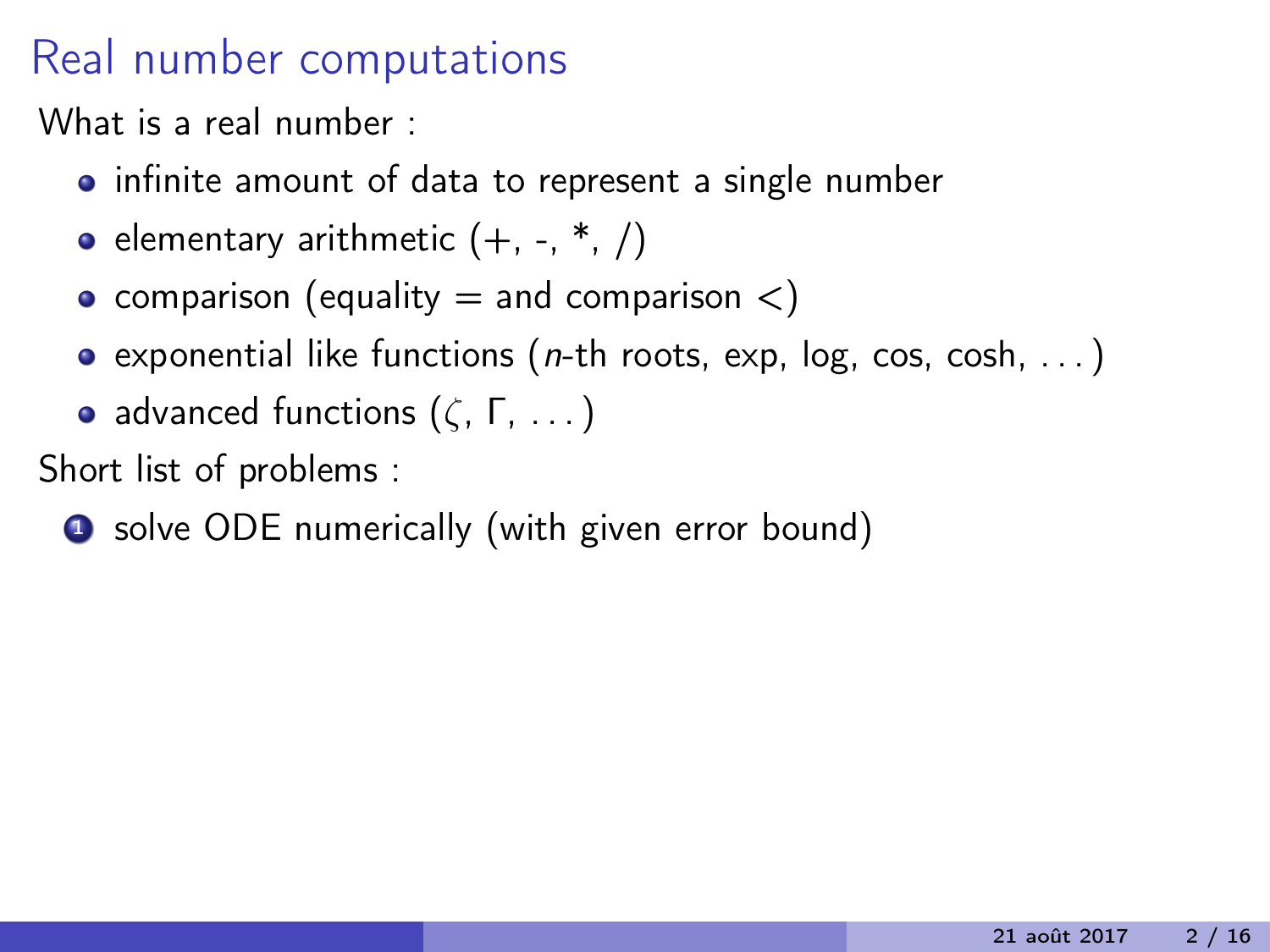What is a real number :

- infinite amount of data to represent a single number
- elementary arithmetic  $(+, -, *, /)$
- comparison (equality  $=$  and comparison  $\lt$ )
- exponential like functions (*n*-th roots, exp, log, cos, cosh,  $\dots$ )
- advanced functions  $(\zeta, \Gamma, \dots)$

Short list of problems :

**1** solve ODE numerically (with given error bound)

**2** convex hull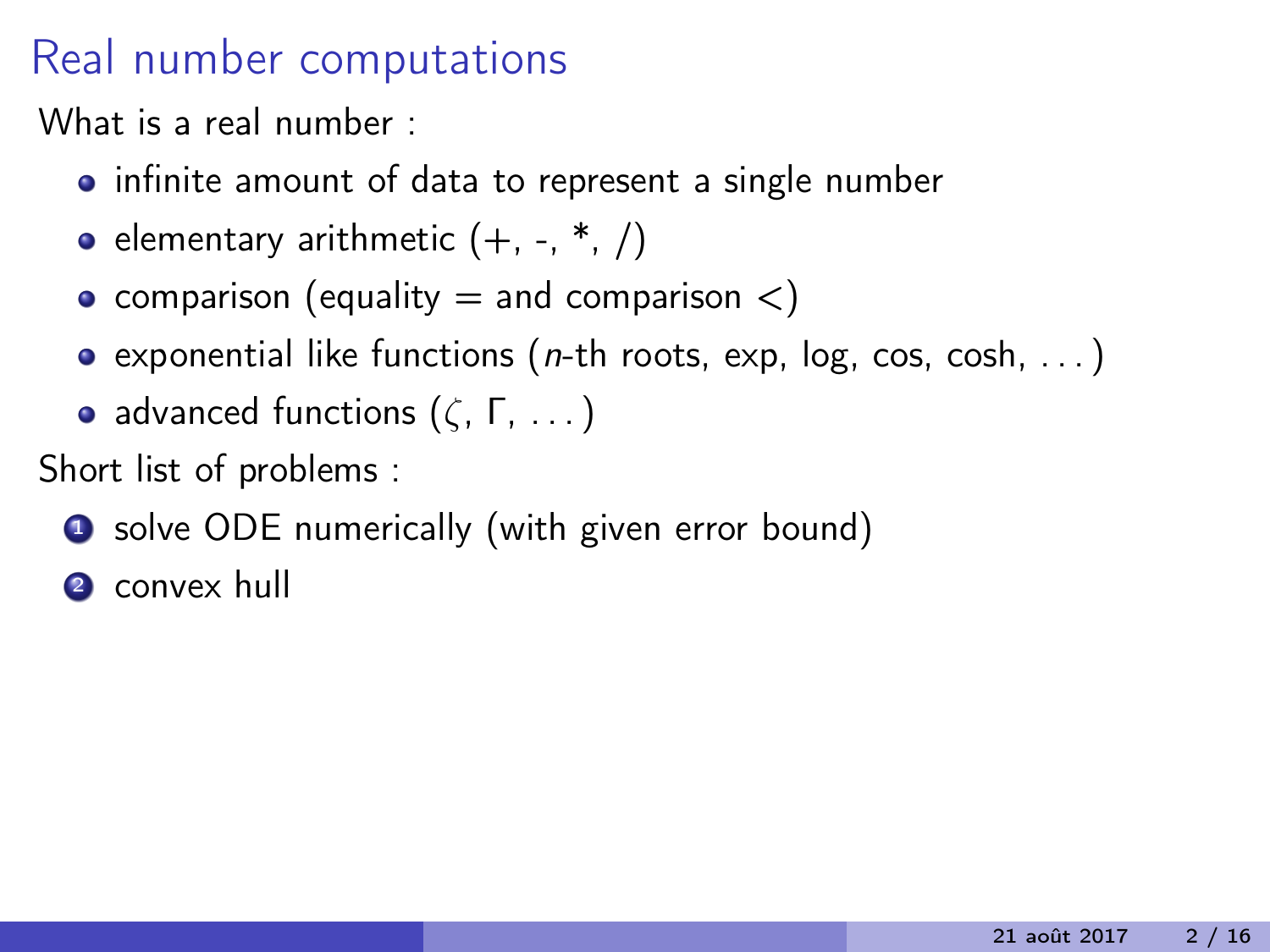What is a real number :

- infinite amount of data to represent a single number
- elementary arithmetic  $(+, -, *, /)$
- comparison (equality  $=$  and comparison  $\lt$ )
- exponential like functions (*n*-th roots, exp, log, cos, cosh,  $\dots$ )
- advanced functions  $(\zeta, \Gamma, \dots)$

Short list of problems :

**1** solve ODE numerically (with given error bound)

2 convex hull

<sup>3</sup> optimization (e.g. find minima of a given function)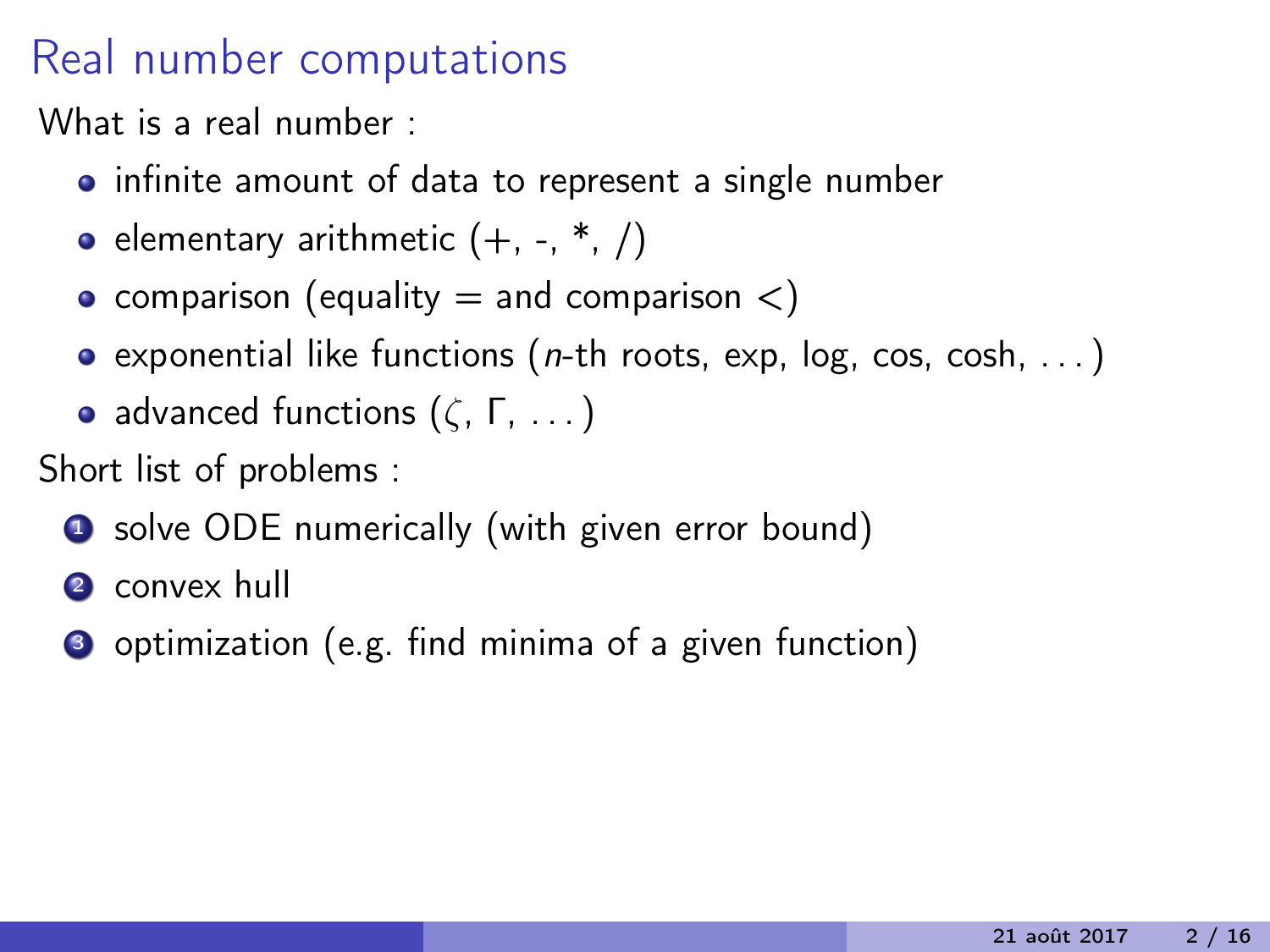What is a real number :

- infinite amount of data to represent a single number
- elementary arithmetic  $(+, -, *, /)$
- comparison (equality  $=$  and comparison  $\lt$ )
- exponential like functions (*n*-th roots, exp, log, cos, cosh,  $\dots$ )
- advanced functions  $(\zeta, \Gamma, \dots)$

Short list of problems :

**1** solve ODE numerically (with given error bound)

**2** convex hull

- <sup>3</sup> optimization (e.g. find minima of a given function)
- <sup>4</sup> compute with lattices in Lie groups (e.g. Hecke groups)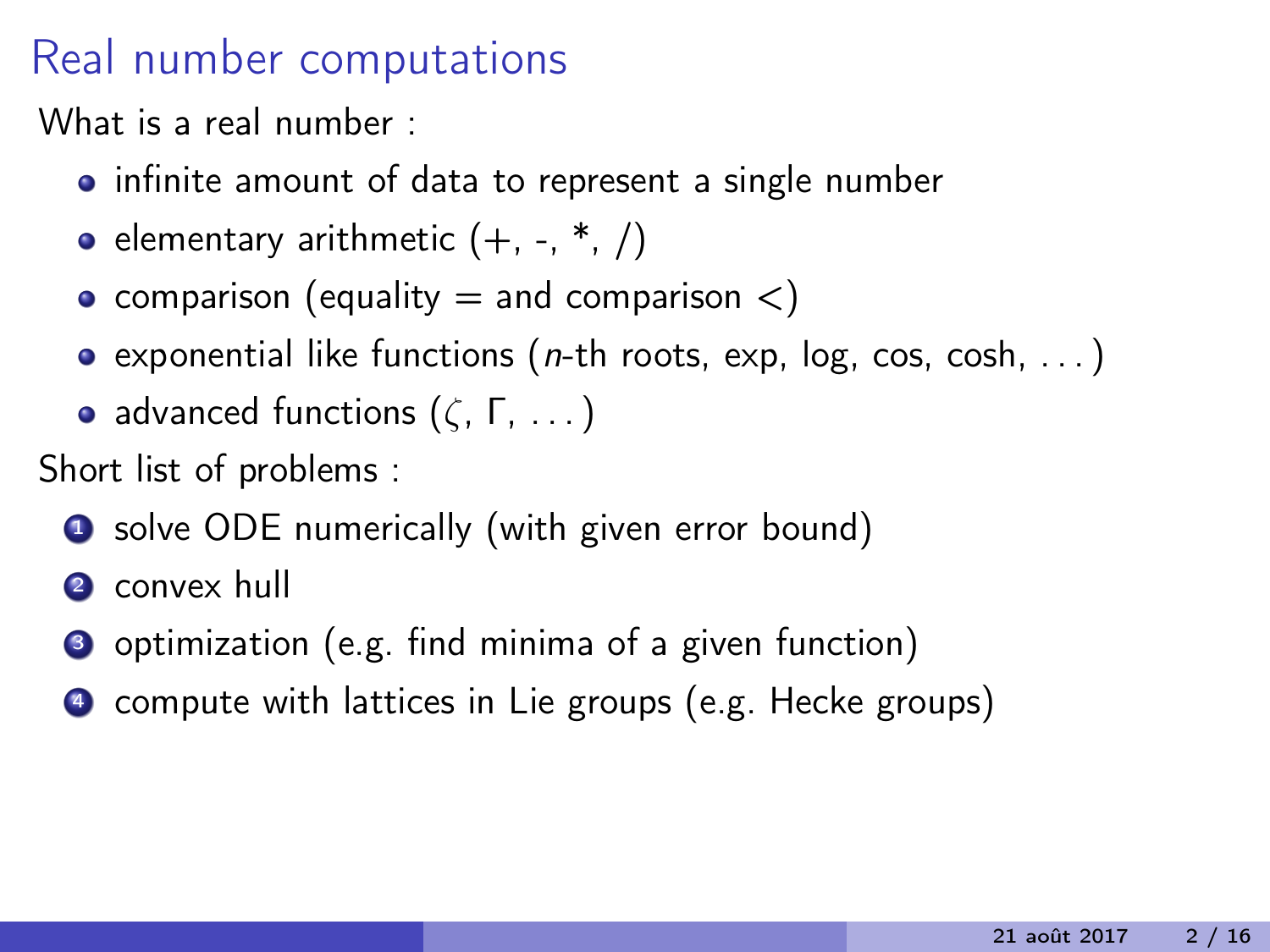What is a real number :

- infinite amount of data to represent a single number
- elementary arithmetic  $(+, -, *, /)$
- comparison (equality  $=$  and comparison  $\lt$ )
- exponential like functions (*n*-th roots, exp, log, cos, cosh,  $\dots$ )
- advanced functions  $(\zeta, \Gamma, \dots)$

Short list of problems :

- **1** solve ODE numerically (with given error bound)
- **2** convex hull
- <sup>3</sup> optimization (e.g. find minima of a given function)
- <sup>4</sup> compute with lattices in Lie groups (e.g. Hecke groups)
- $\bullet$  proving identities (e.g.  $\sqrt{2}$ √  $3 =$ √ 6)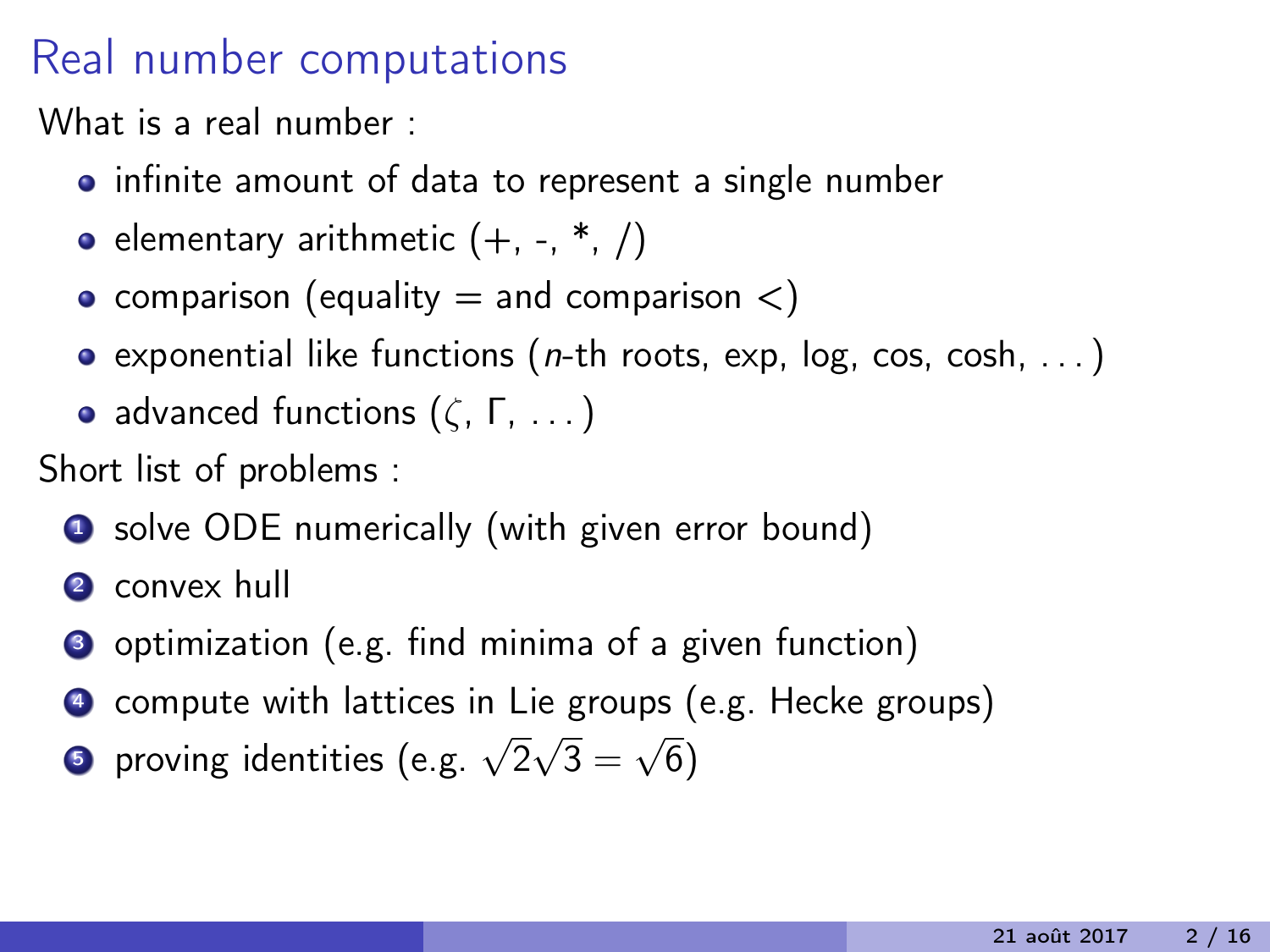What is a real number :

- infinite amount of data to represent a single number
- elementary arithmetic  $(+, -, *, /)$
- comparison (equality  $=$  and comparison  $\lt$ )
- exponential like functions (*n*-th roots, exp, log, cos, cosh,  $\dots$ )
- advanced functions  $(\zeta, \Gamma, \dots)$

Short list of problems :

- **1** solve ODE numerically (with given error bound)
- **2** convex hull
- <sup>3</sup> optimization (e.g. find minima of a given function)
- <sup>4</sup> compute with lattices in Lie groups (e.g. Hecke groups)
- $\bullet$  proving identities (e.g.  $\sqrt{2}$ √  $3 =$ √ 6)
- $\bullet$  proving identities (e.g. cos $(x)^2 + \sin(x)^2 = 1$ )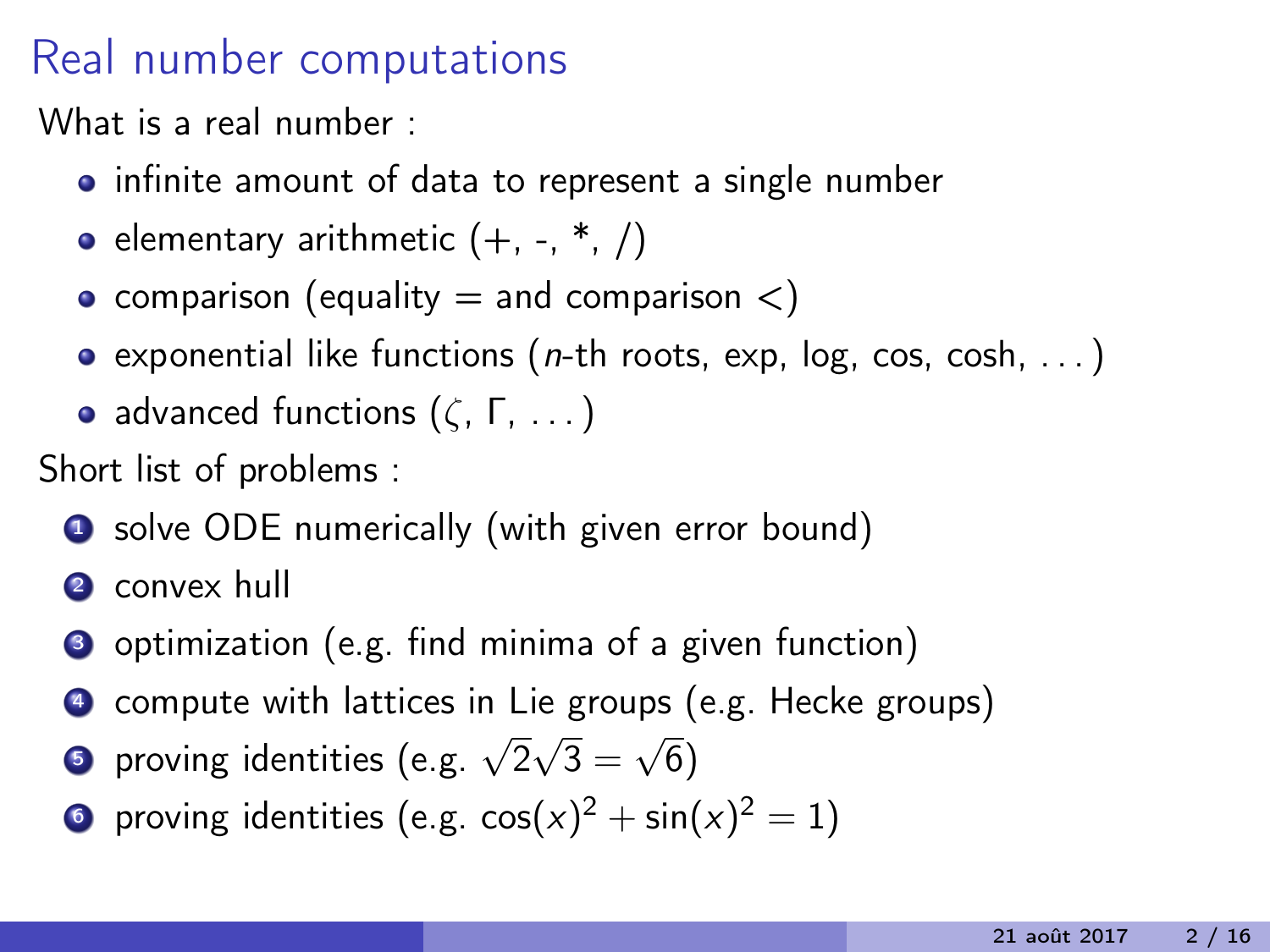What is a real number :

- infinite amount of data to represent a single number
- elementary arithmetic  $(+, -, *, /)$
- comparison (equality  $=$  and comparison  $\lt$ )
- exponential like functions (*n*-th roots, exp, log, cos, cosh,  $\dots$ )
- advanced functions  $(\zeta, \Gamma, \dots)$

Short list of problems :

- **1** solve ODE numerically (with given error bound)
- **2** convex hull

 $\bullet$  . . .

- <sup>3</sup> optimization (e.g. find minima of a given function)
- <sup>4</sup> compute with lattices in Lie groups (e.g. Hecke groups)
- $\bullet$  proving identities (e.g.  $\sqrt{2}$ √  $3 =$ √ 6)
- $\bullet$  proving identities (e.g. cos $(x)^2 + \sin(x)^2 = 1$ )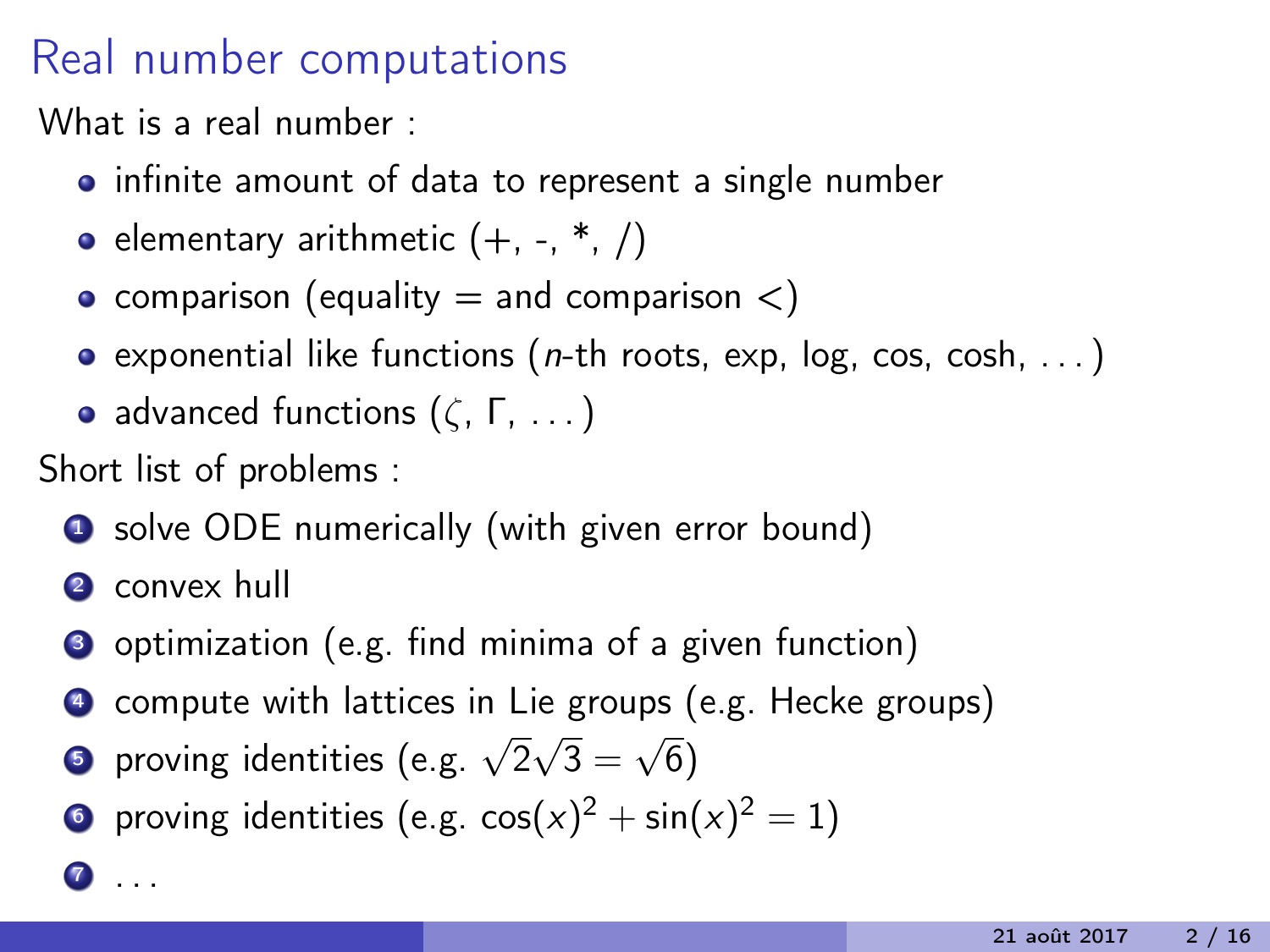computable numbers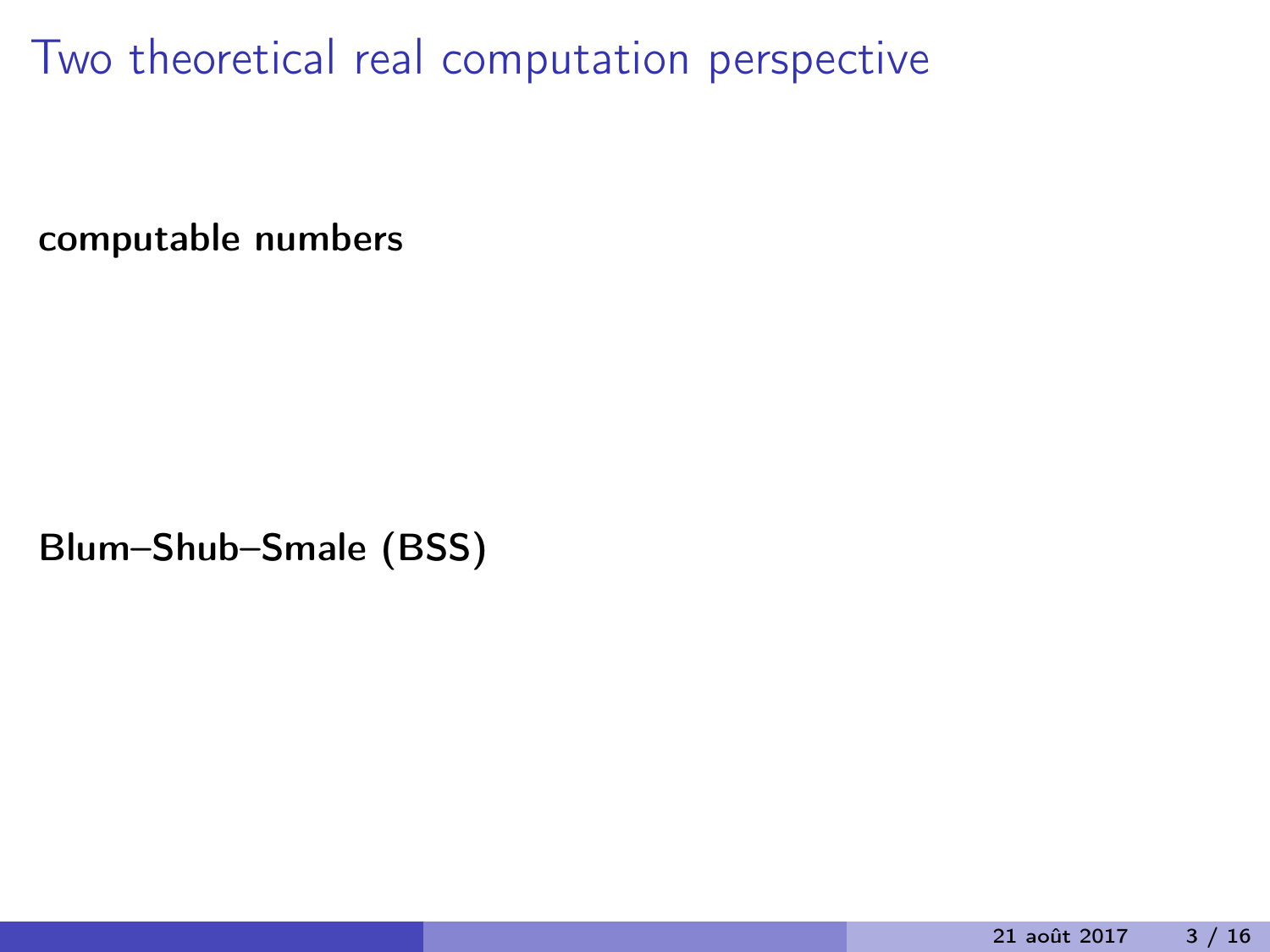computable numbers : a real number whose sequence of digits is provided by a program (ie a number  $=$  program).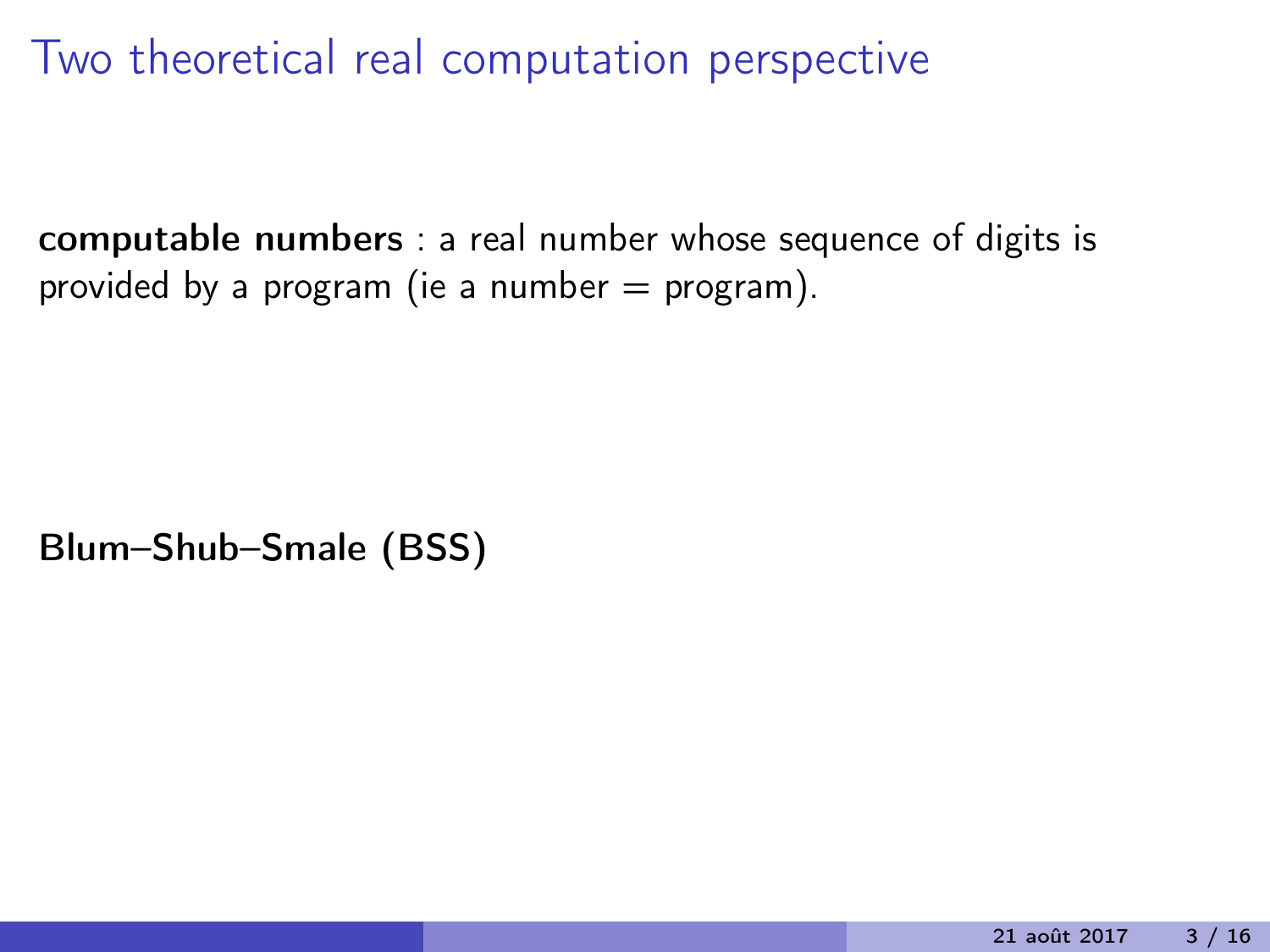computable numbers : a real number whose sequence of digits is provided by a program (ie a number  $=$  program).

**■** form a countable subfield  $\mathbb{R}_{comp} \subset \mathbb{R}$  of the real numbers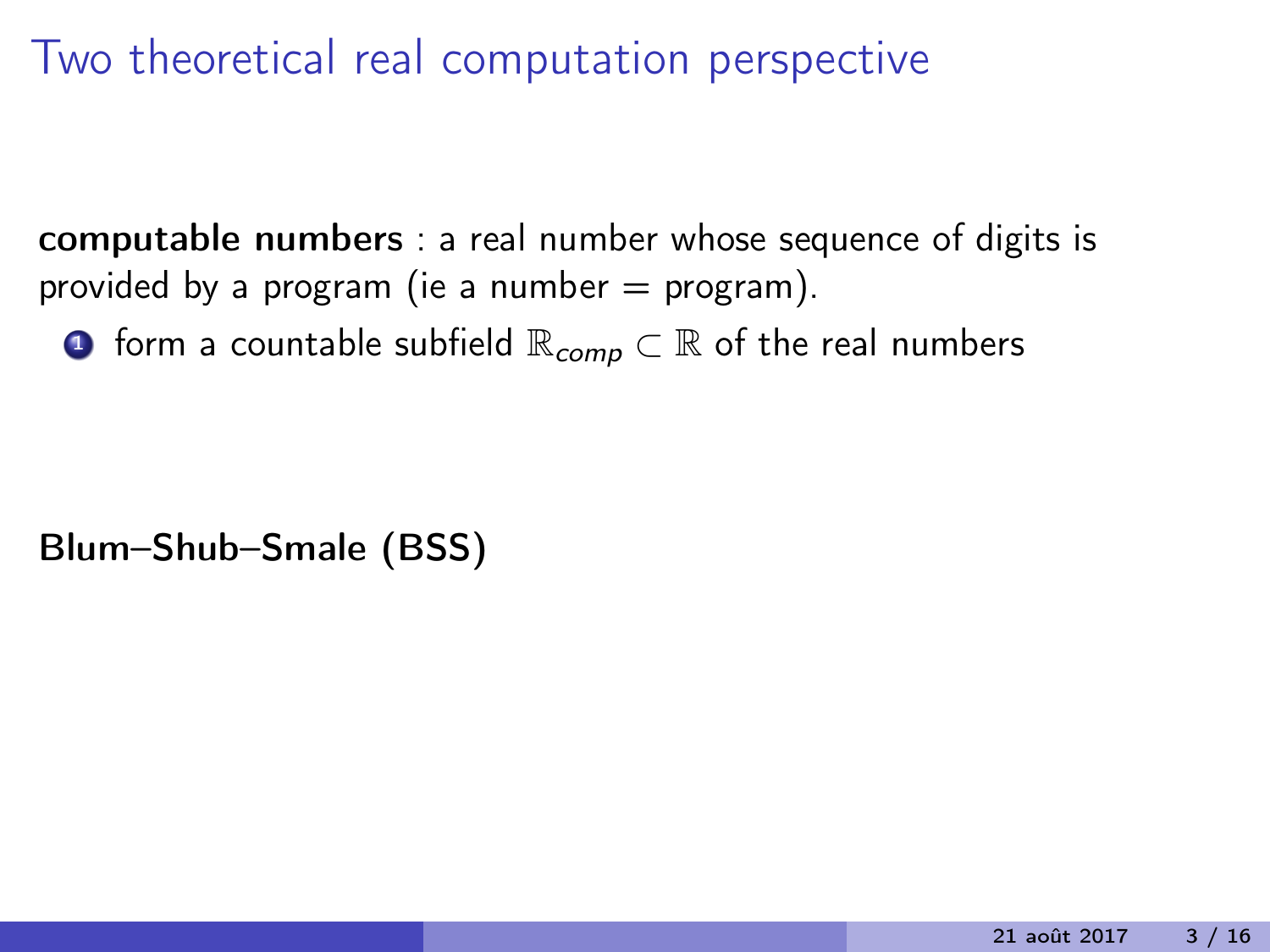computable numbers : a real number whose sequence of digits is provided by a program (ie a number  $=$  program).

- **■** form a countable subfield  $\mathbb{R}_{comp} \subset \mathbb{R}$  of the real numbers
- 2 no equaliy program available (one would have to detect whether a given program will output zeros forever)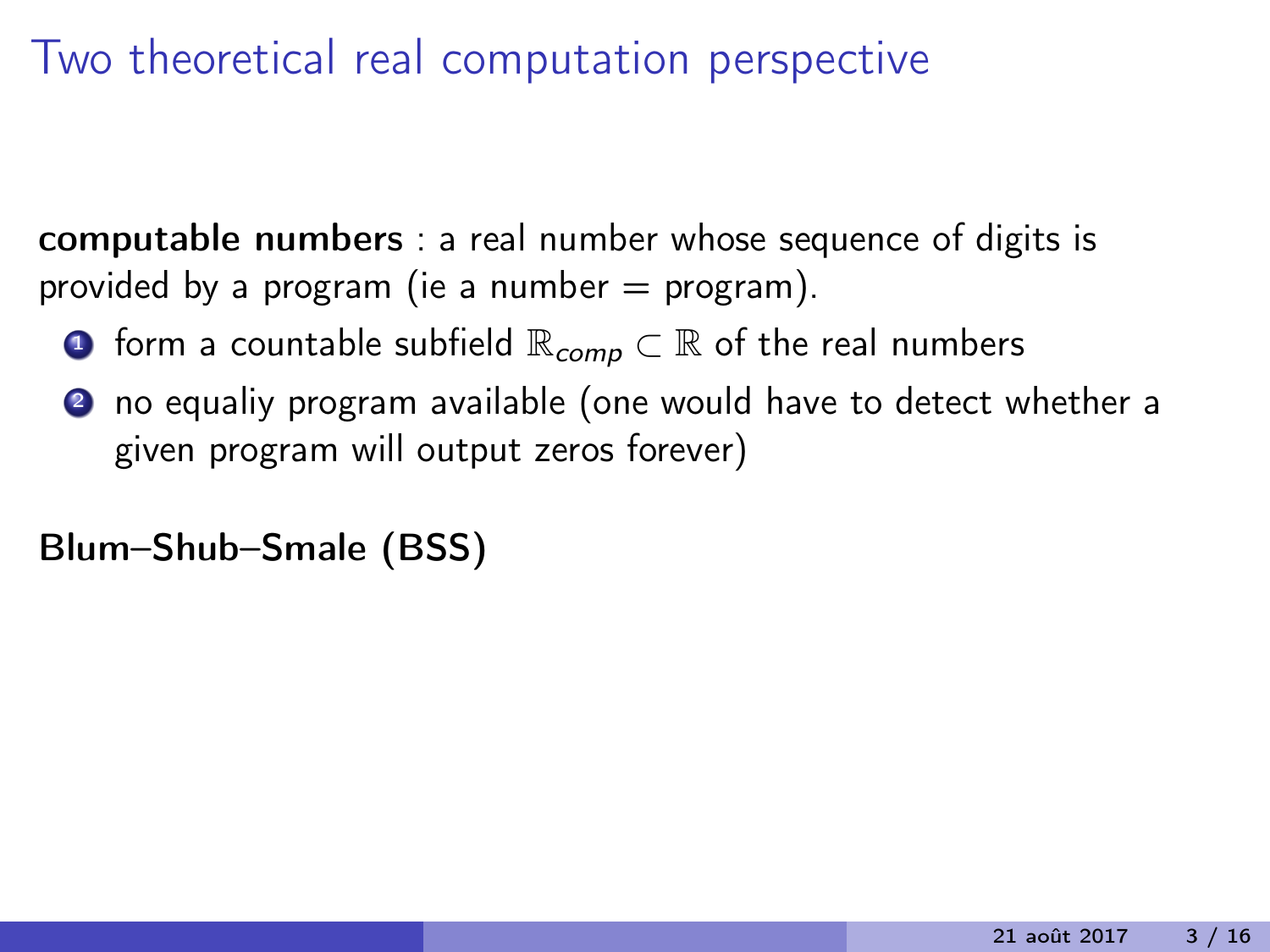computable numbers : a real number whose sequence of digits is provided by a program (ie a number  $=$  program).

- **■** form a countable subfield  $\mathbb{R}_{comp} \subset \mathbb{R}$  of the real numbers
- 2 no equaliy program available (one would have to detect whether a given program will output zeros forever)

Blum–Shub–Smale (BSS) : machines in which real number are atomic objects together with comparisons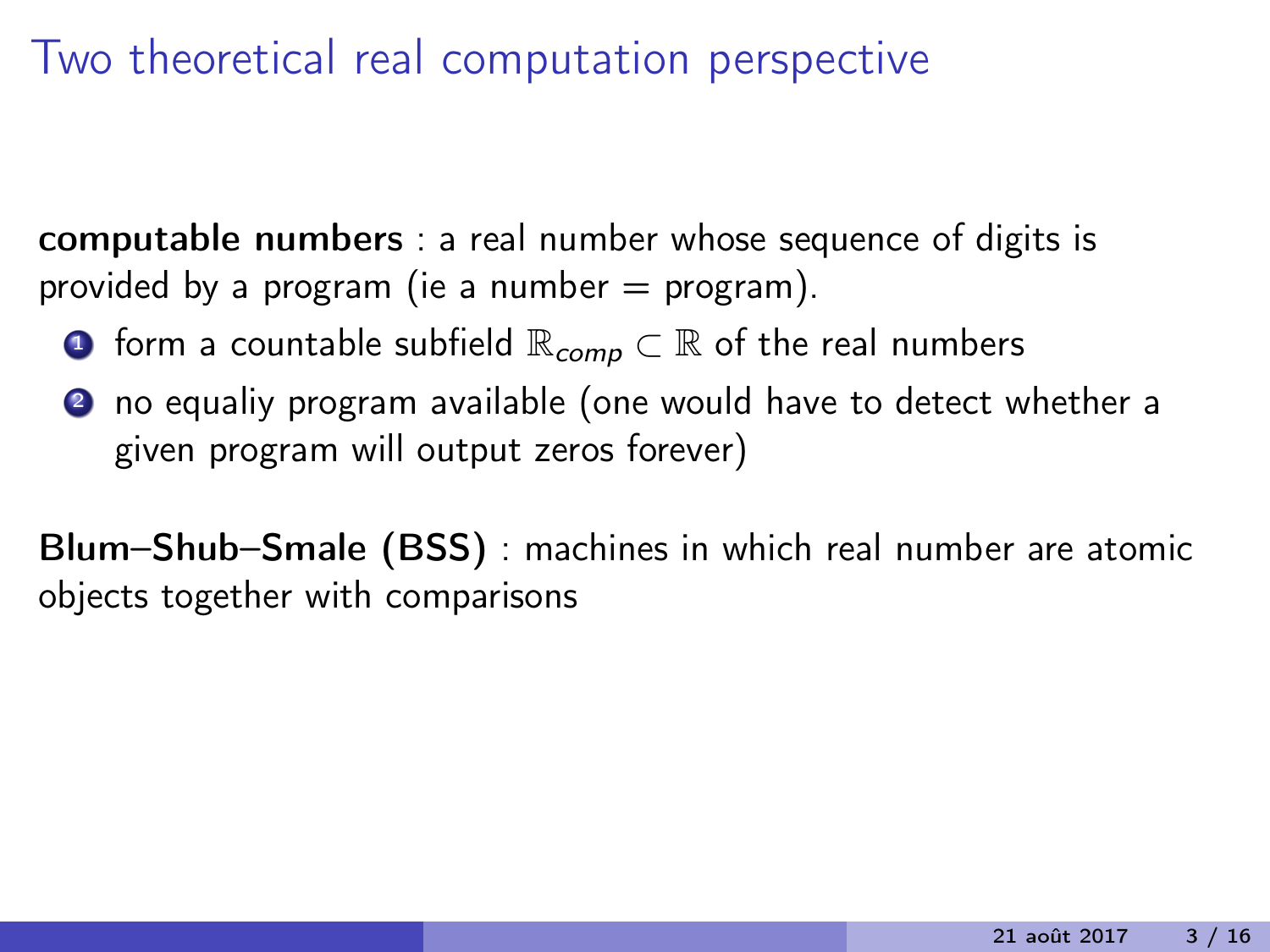computable numbers : a real number whose sequence of digits is provided by a program (ie a number  $=$  program).

- **■** form a countable subfield  $\mathbb{R}_{comp} \subset \mathbb{R}$  of the real numbers
- 2 no equaliy program available (one would have to detect whether a given program will output zeros forever)

Blum–Shub–Smale (BSS) : machines in which real number are atomic objects together with comparisons

**1** allow to have a notion of "decidability" for computations involving real numbers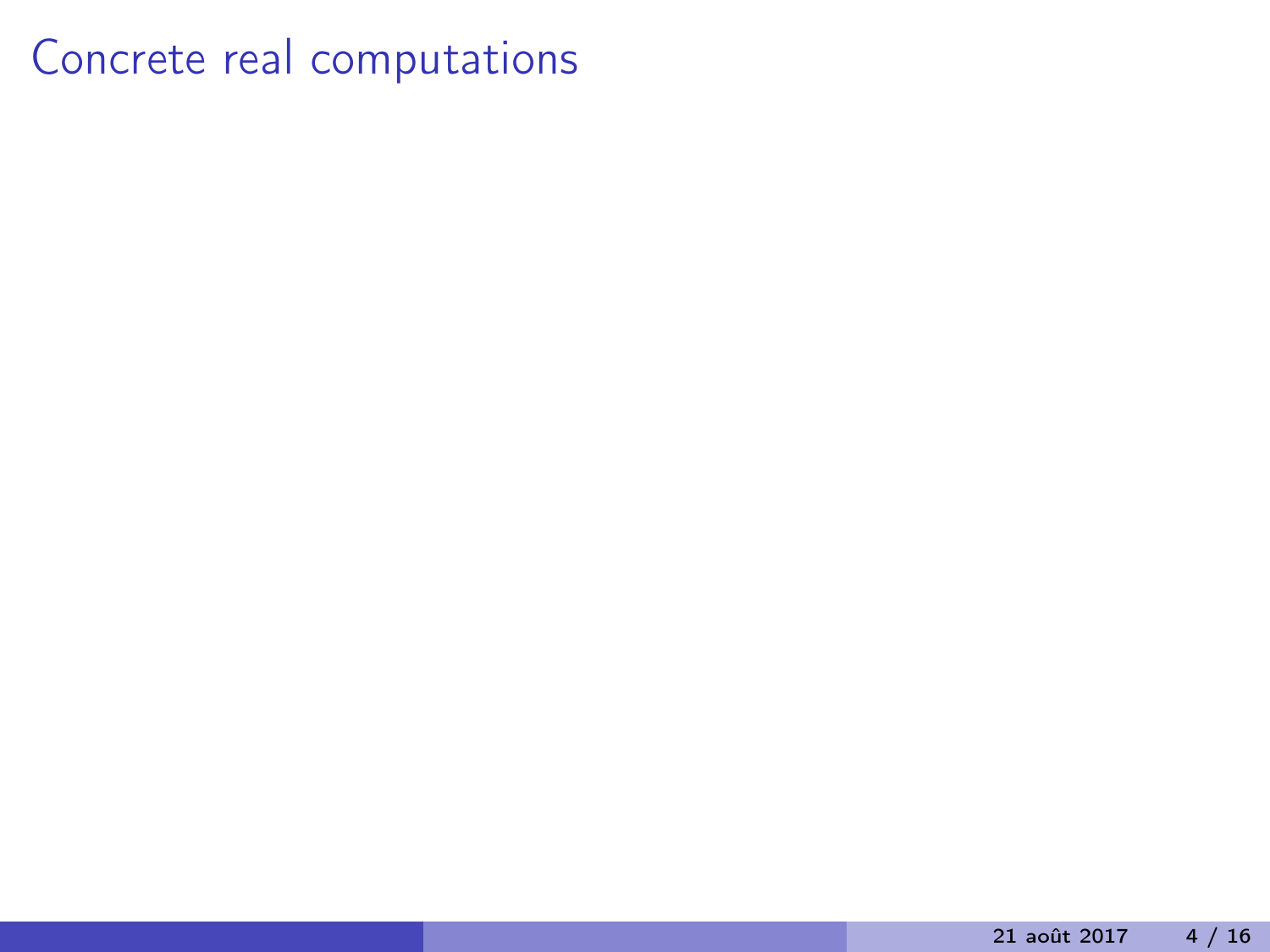• integers, rationals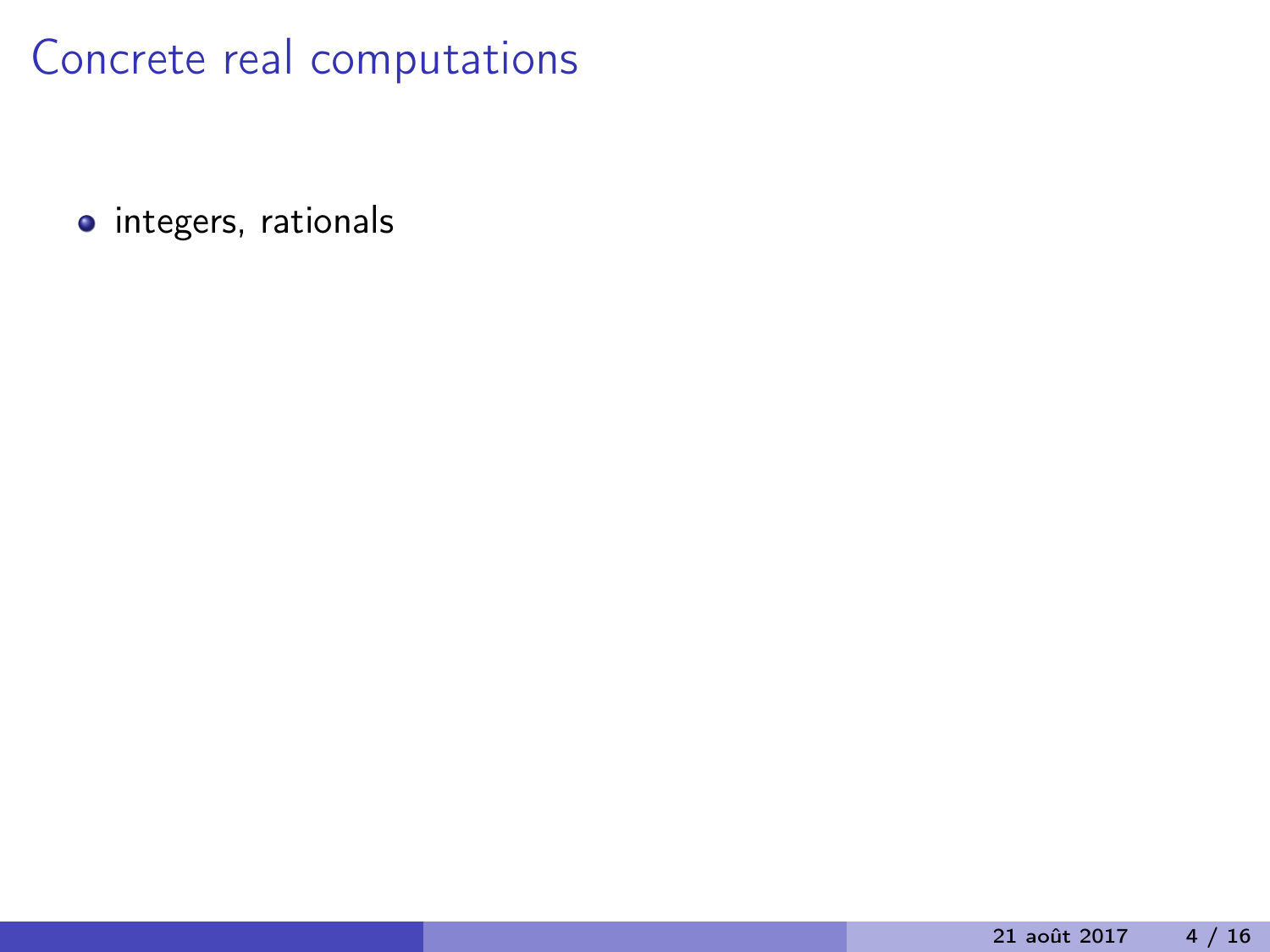- o integers, rationals
- "decidable real fields" (subfield of the computable real numbers in which one can decide equality) :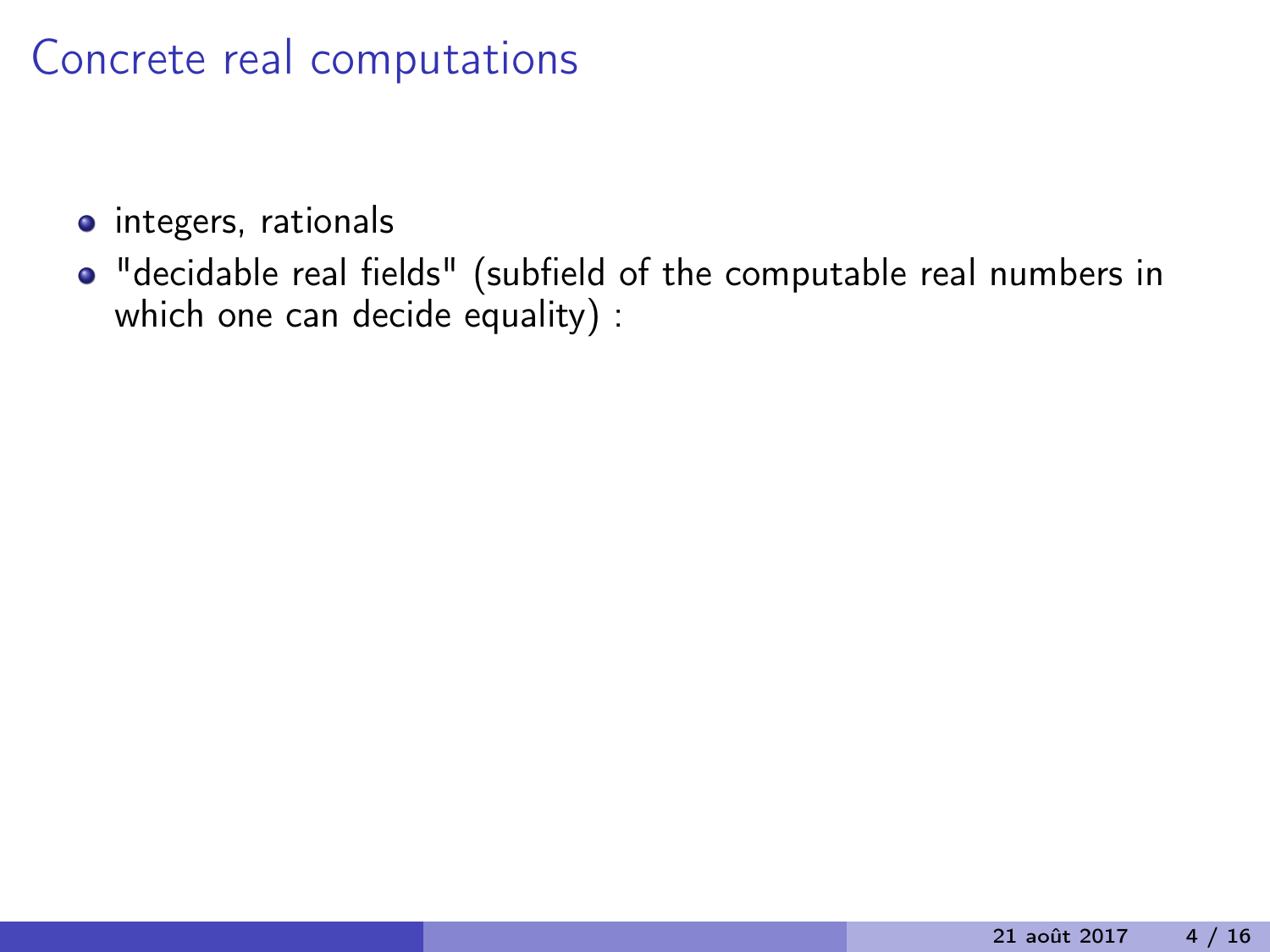- **o** integers, rationals
- "decidable real fields" (subfield of the computable real numbers in which one can decide equality) :
	- ► algebraic numbers  $\overline{⑤} \cap \mathbb{R}$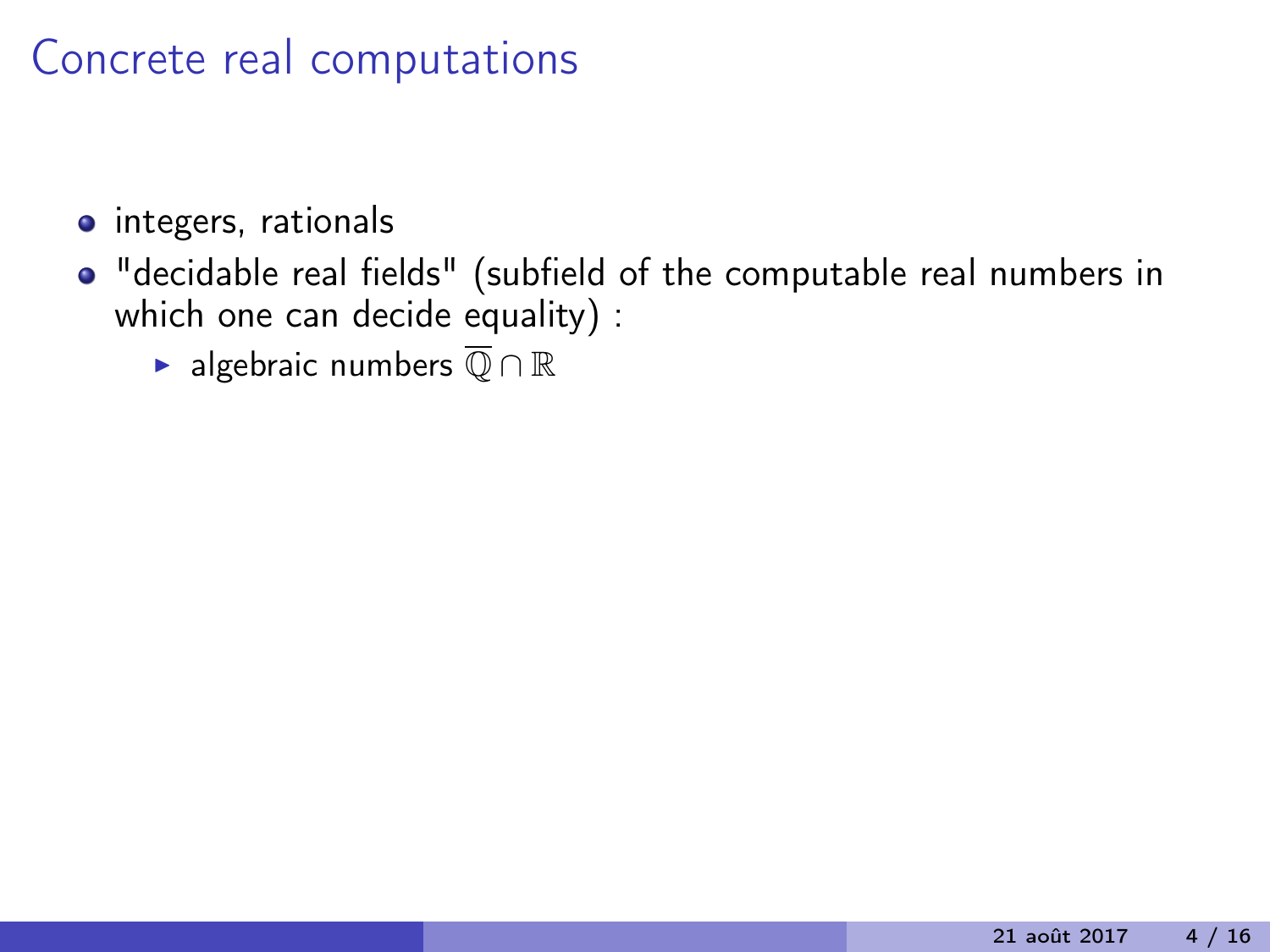- **o** integers, rationals
- "decidable real fields" (subfield of the computable real numbers in which one can decide equality) :
	- ► algebraic numbers  $\overline{⑤} \cap \mathbb{R}$
	- Inear combinations of  $\pi$  and e with rational coefficients  $\mathbb{Q}\pi + \mathbb{Q}e$ (algebraically the vector space  $\mathbb{Q}^2$ )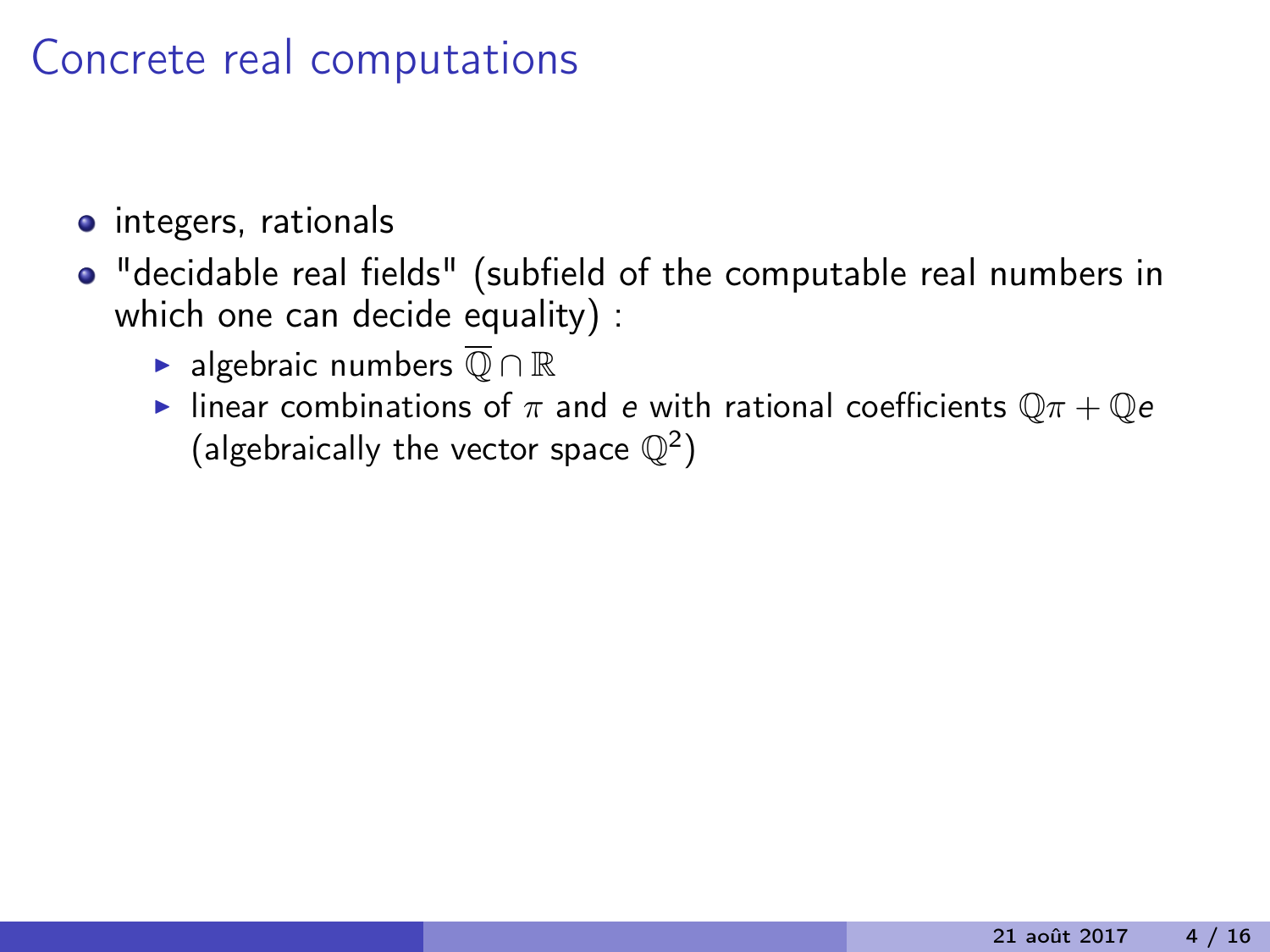- **o** integers, rationals
- "decidable real fields" (subfield of the computable real numbers in which one can decide equality) :
	- ► algebraic numbers  $\overline{⑤} \cap \mathbb{R}$
	- Inear combinations of  $\pi$  and e with rational coefficients  $\mathbb{Q}\pi + \mathbb{Q}e$ (algebraically the vector space  $\mathbb{Q}^2$ )
	- polynomial expressions in  $\pi$  with rational coefficients  $\mathbb{Q}[\pi]$ (algebraically the polynomial ring  $\mathbb{Q}[X]$ )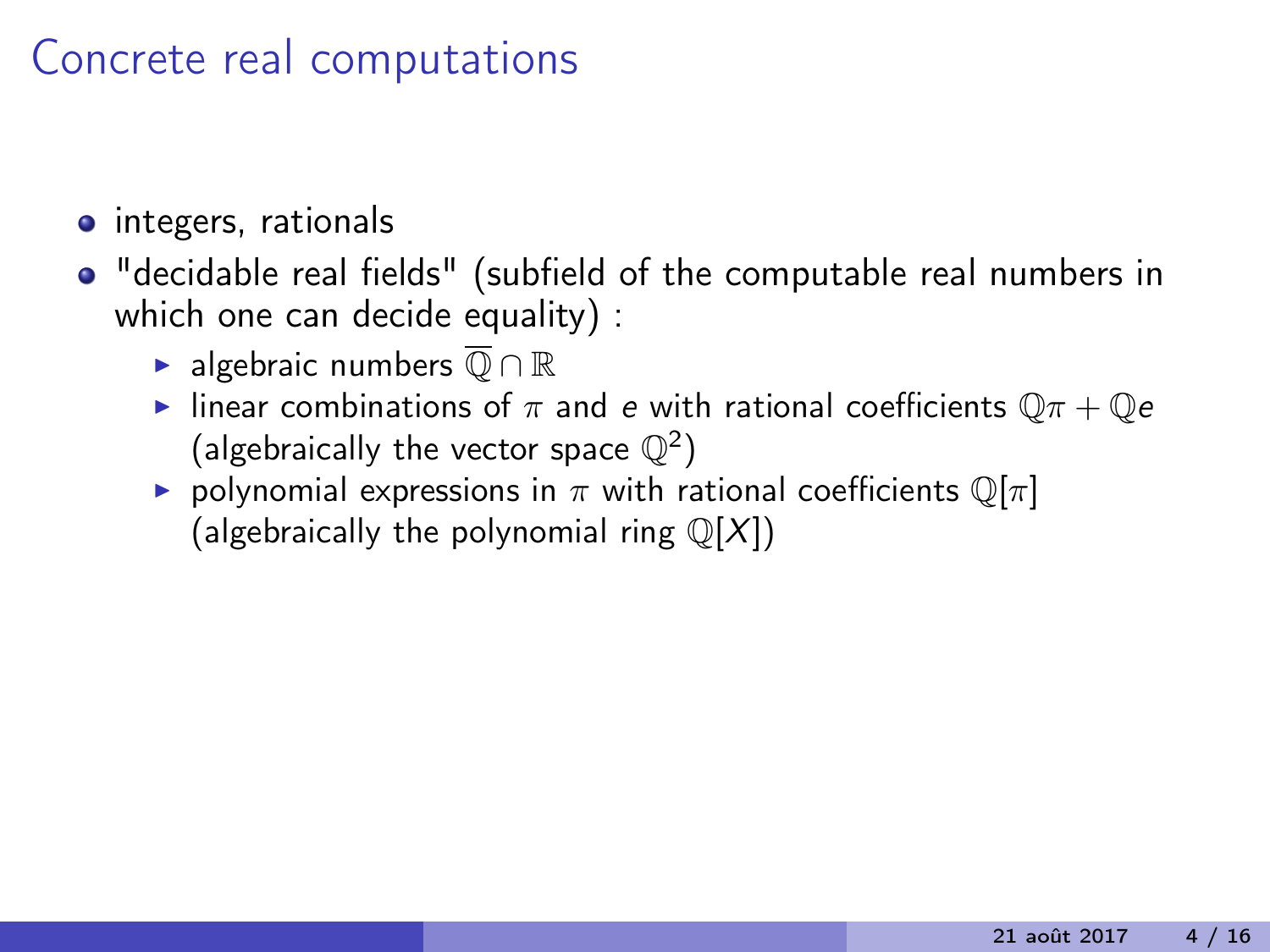- **o** integers, rationals
- "decidable real fields" (subfield of the computable real numbers in which one can decide equality) :
	- ► algebraic numbers  $\overline{⑤} \cap \mathbb{R}$
	- Inear combinations of  $\pi$  and e with rational coefficients  $\mathbb{Q}\pi + \mathbb{Q}e$ (algebraically the vector space  $\mathbb{Q}^2$ )
	- polynomial expressions in  $\pi$  with rational coefficients  $\mathbb{Q}[\pi]$ (algebraically the polynomial ring  $\mathbb{Q}[X]$ )
- computable numbers (recall : equality is only semi-decidable)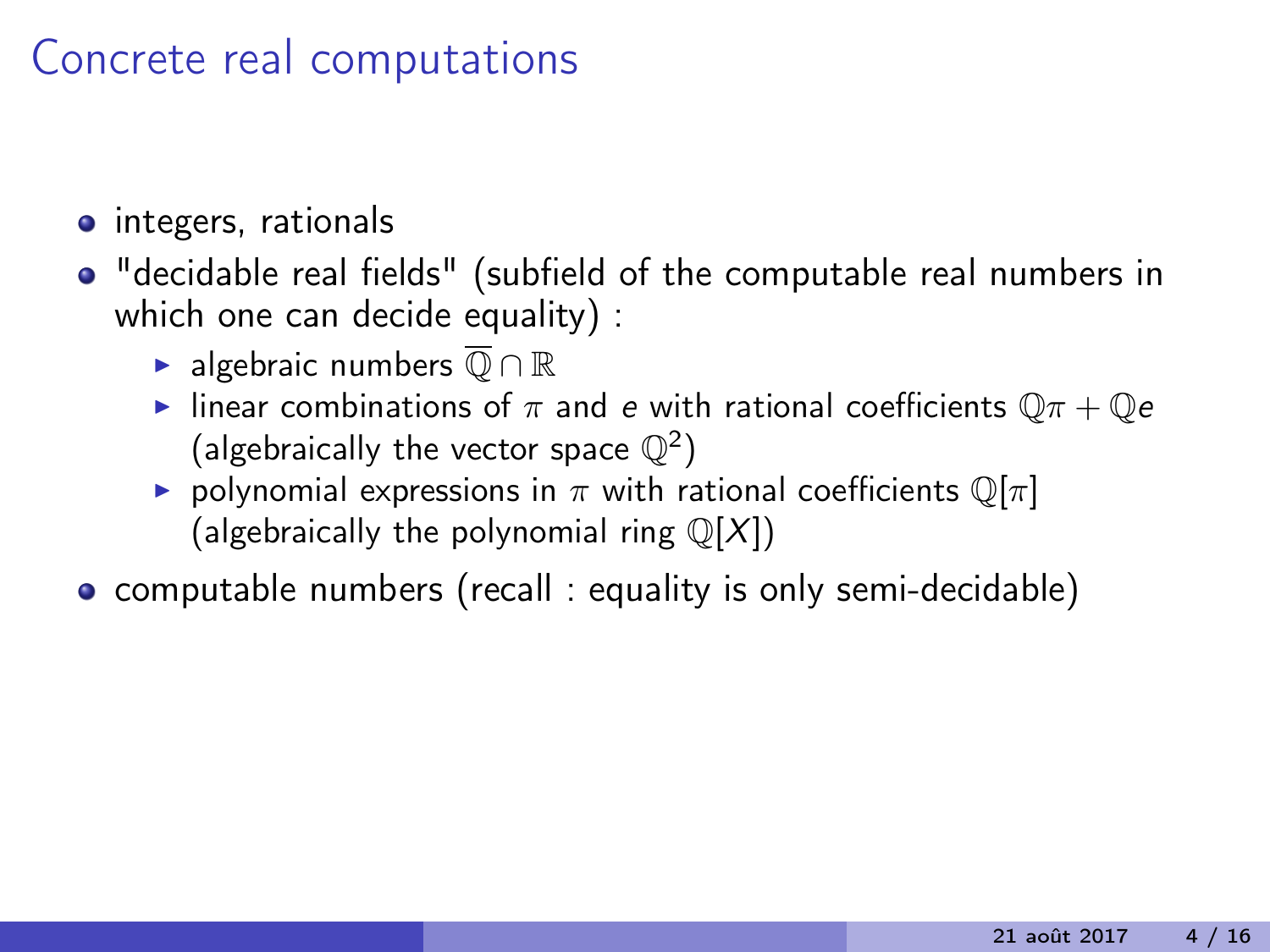- **o** integers, rationals
- "decidable real fields" (subfield of the computable real numbers in which one can decide equality) :
	- ► algebraic numbers  $\overline{①} \cap \mathbb{R}$
	- Inear combinations of  $\pi$  and e with rational coefficients  $\mathbb{Q}\pi + \mathbb{Q}e$ (algebraically the vector space  $\mathbb{Q}^2$ )
	- polynomial expressions in  $\pi$  with rational coefficients  $\mathbb{Q}[\pi]$ (algebraically the polynomial ring  $\mathbb{Q}[X]$ )
- computable numbers (recall : equality is only semi-decidable)
- the Real-RAM model (close to BSS)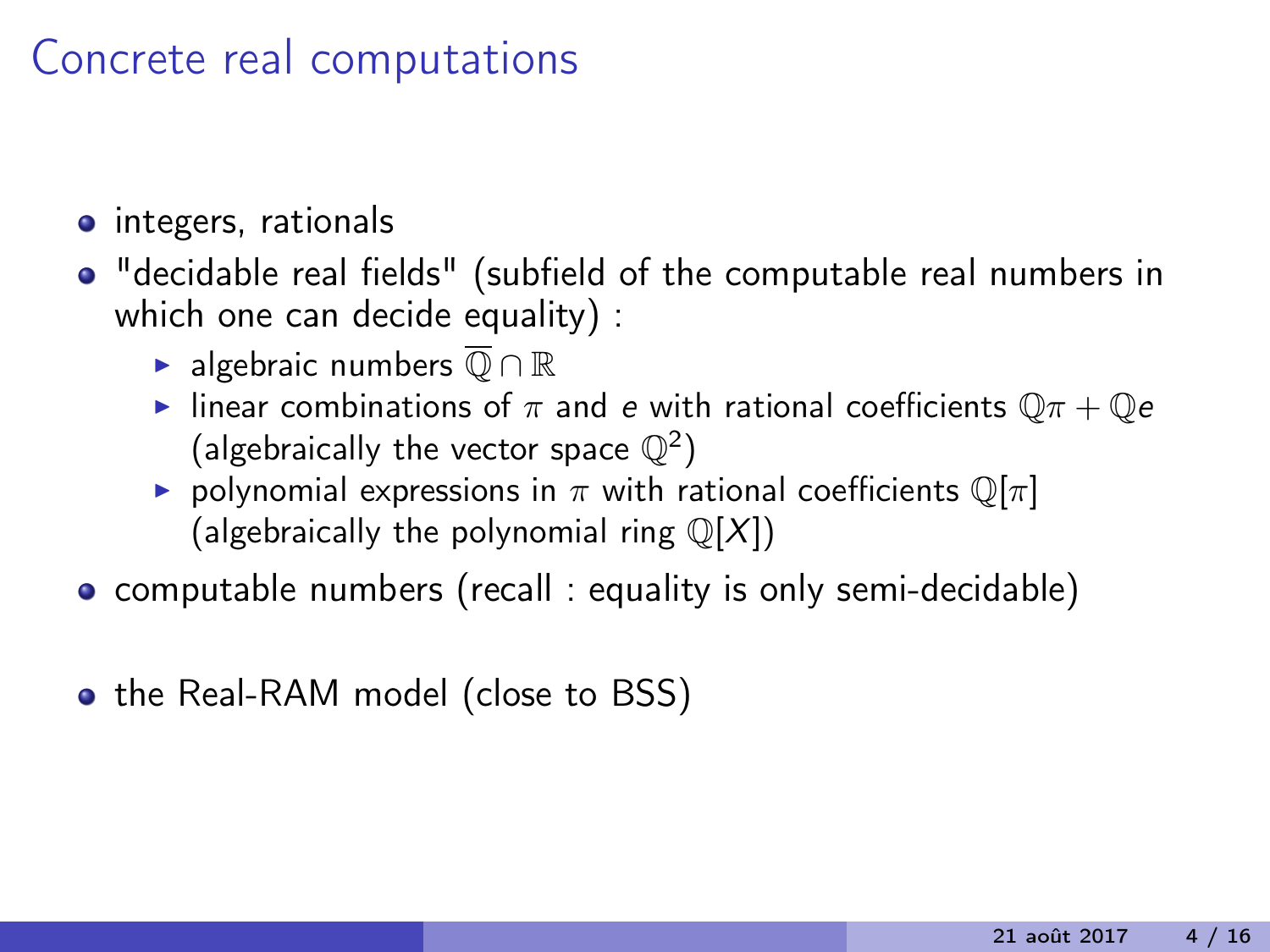- **o** integers, rationals
- "decidable real fields" (subfield of the computable real numbers in which one can decide equality) :
	- ► algebraic numbers  $\overline{①} \cap \mathbb{R}$
	- Inear combinations of  $\pi$  and e with rational coefficients  $\mathbb{Q}\pi + \mathbb{Q}e$ (algebraically the vector space  $\mathbb{Q}^2$ )
	- polynomial expressions in  $\pi$  with rational coefficients  $\mathbb{Q}[\pi]$ (algebraically the polynomial ring  $\mathbb{Q}[X]$ )
- computable numbers (recall : equality is only semi-decidable)
- the Real-RAM model (close to BSS)
- **•** floating point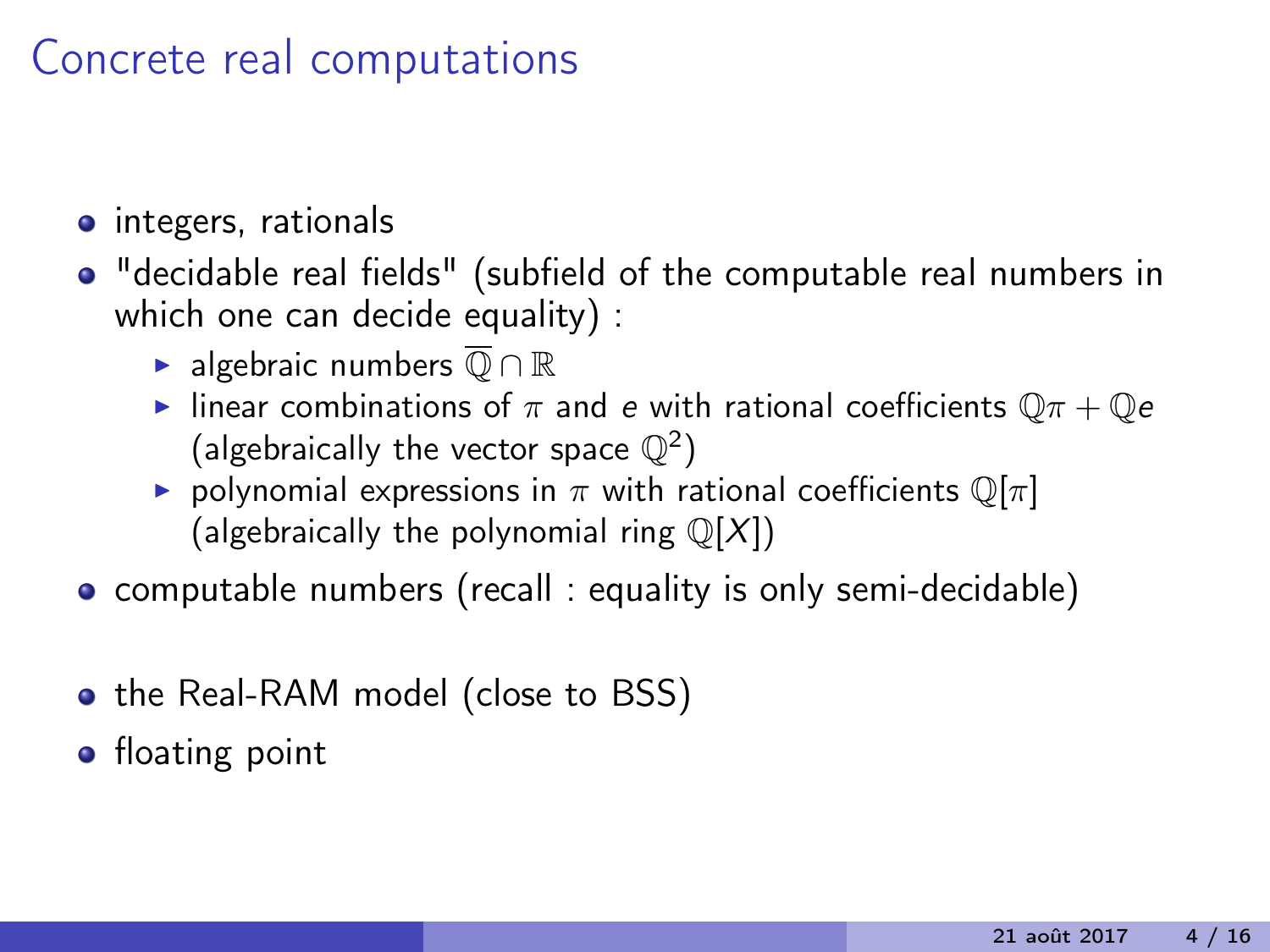- **o** integers, rationals
- "decidable real fields" (subfield of the computable real numbers in which one can decide equality) :
	- ► algebraic numbers  $\overline{①} \cap \mathbb{R}$
	- Inear combinations of  $\pi$  and e with rational coefficients  $\mathbb{Q}\pi + \mathbb{Q}e$ (algebraically the vector space  $\mathbb{Q}^2$ )
	- polynomial expressions in  $\pi$  with rational coefficients  $\mathbb{Q}[\pi]$ (algebraically the polynomial ring  $\mathbb{Q}[X]$ )
- computable numbers (recall : equality is only semi-decidable)
- the Real-RAM model (close to BSS)
- **•** floating point
- **o** interval and hall arithmetic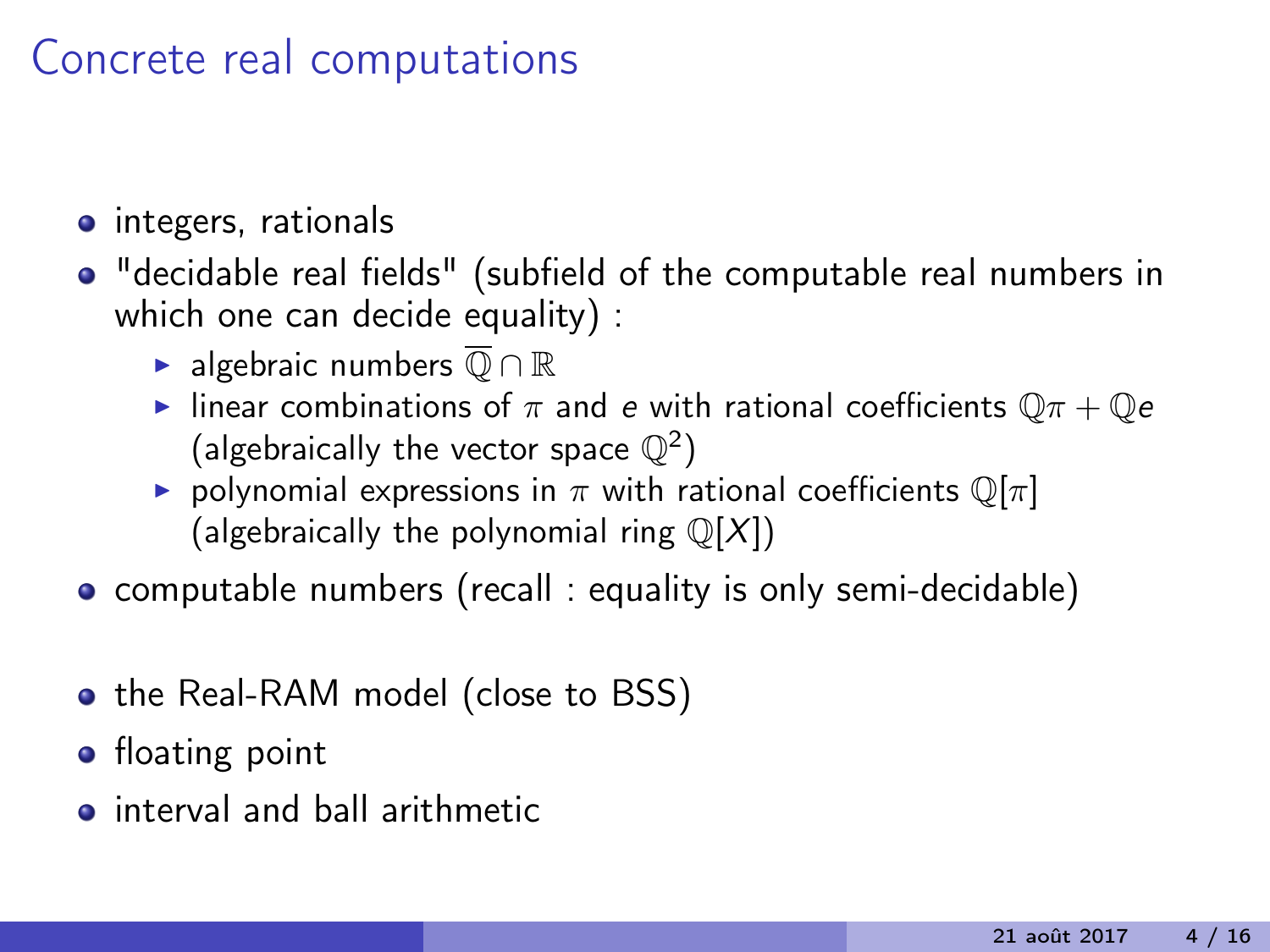Some Sage parents in blue

- o integers, rationals IntegerRing, RationalField
- "decidable real fields" (subfield of the computable real numbers in which one can decide equality) :
	- **>** algebraic numbers  $\overline{①} \cap \mathbb{R}$  NumberField, AlgebraicRealField
	- Inear combinations of  $\pi$  and e with rational coefficients  $\mathbb{O}(\pi + \mathbb{O}e)$ (algebraically the vector space  $\mathbb{Q}^2$ ) ???
	- polynomial expressions in  $\pi$  with rational coefficients  $\mathbb{Q}[\pi]$ (algebraically the polynomial ring  $\mathbb{Q}[X]$ ) ???
- computable numbers (recall : equality is only semi-decidable) RealLazyField (almost), SymbolicRing (mostly broken)
- the Real-RAM model (close to BSS) ???
- **floating point RealDoubleField, RealField**
- interval and ball arithmetic RealIntervalField, RealBallField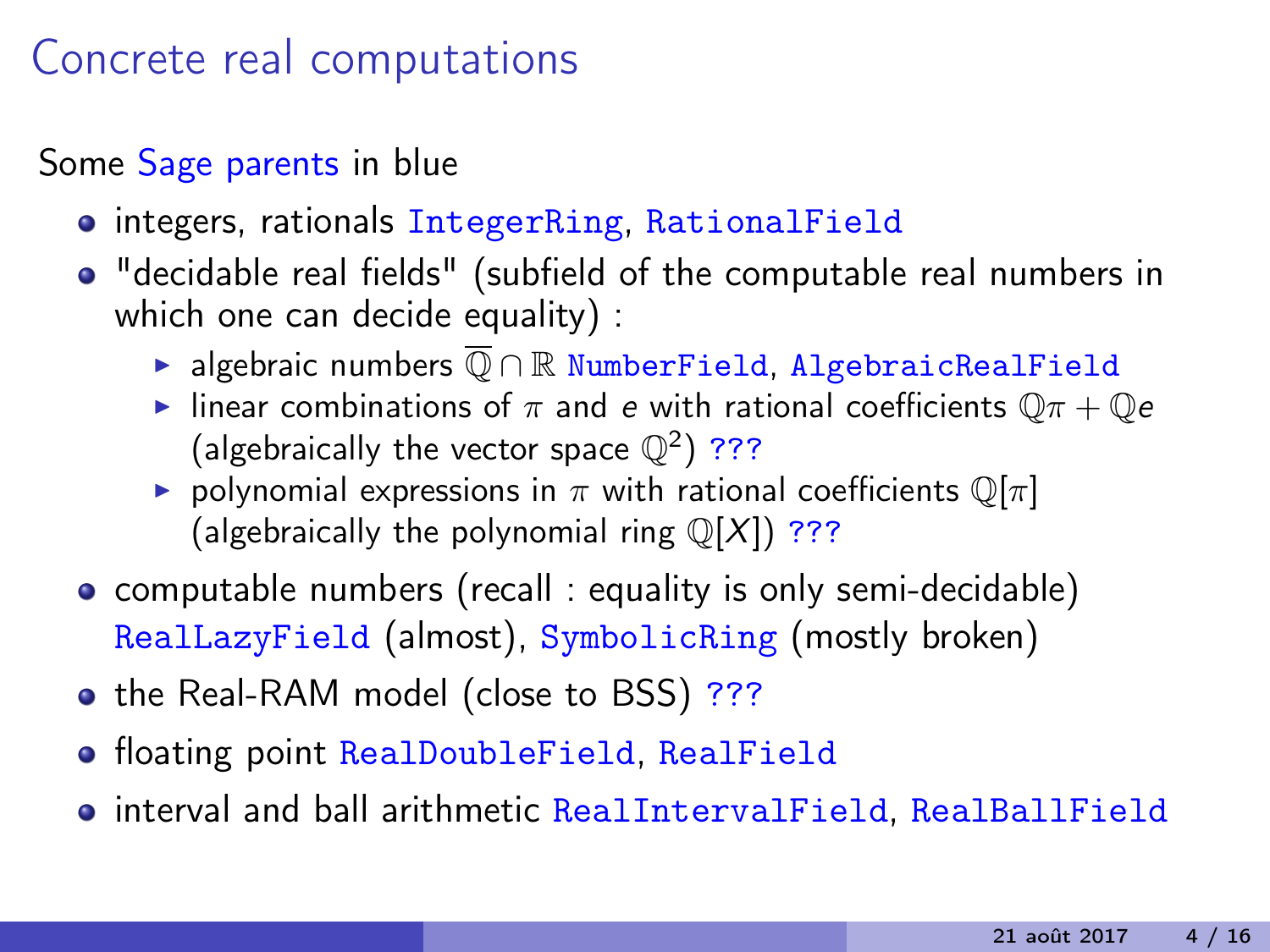two reasons

**1** error analysis is painfull (saved by interval/ball arithmetic)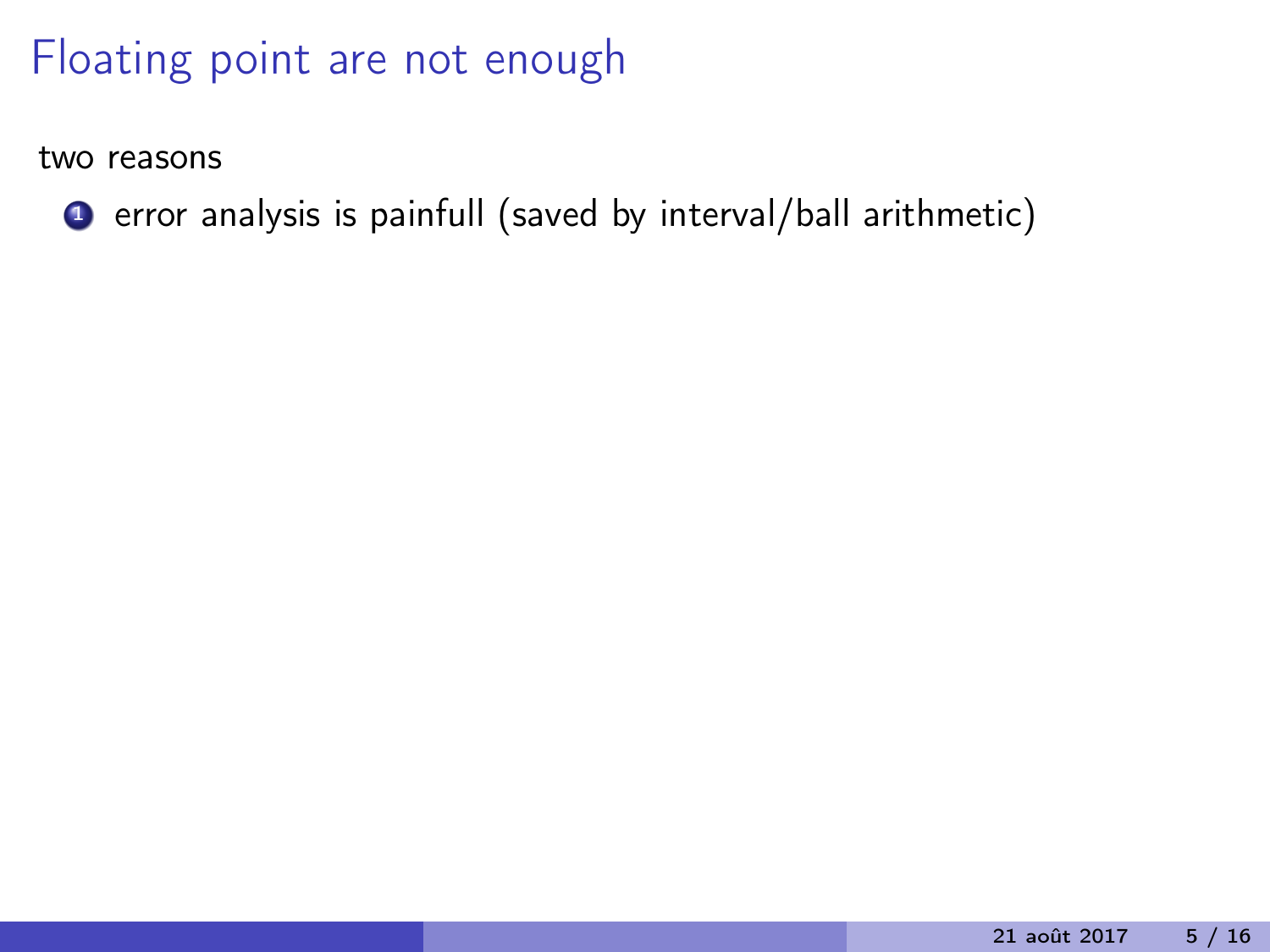two reasons

- **1** error analysis is painfull (saved by interval/ball arithmetic)
- <sup>2</sup> need equality tests, e.g. alignment of three points in geometric situation

```
sage: u = V([0.31, 0.73])
sage: v = V([0.12, 0.57])sage: w = (2*u + v)/3sage: m = matrix([u.list() + [1],\dots: vusub>() + [1],\dots: w.list() + [1]])
sage: m.det()
2.1094237467877975e-17
```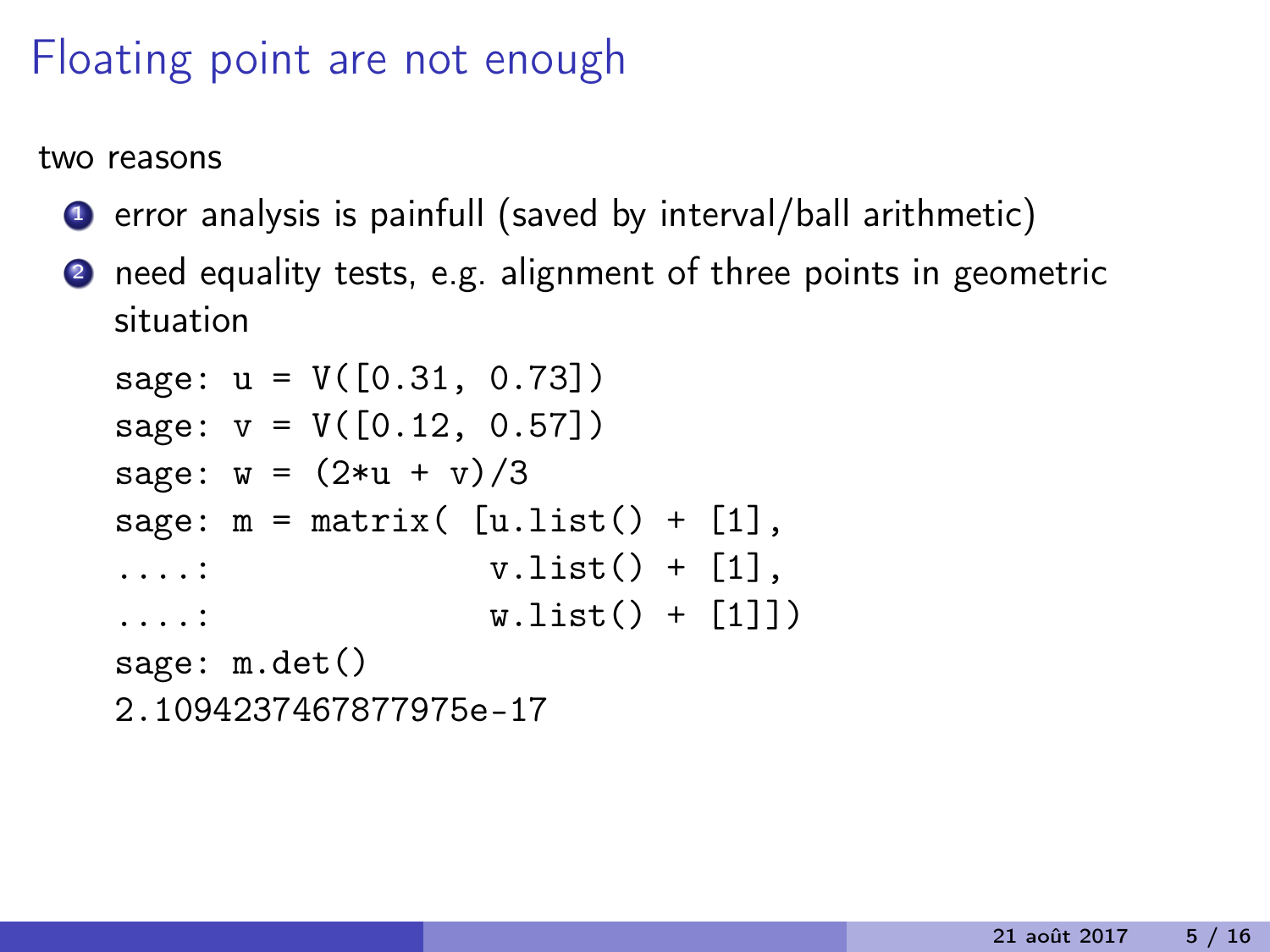two reasons

- **1** error analysis is painfull (saved by interval/ball arithmetic)
- <sup>2</sup> need equality tests, e.g. alignment of three points in geometric situation

```
sage: u = V([0.31, 0.73])
sage: v = V([0.12, 0.57])sage: w = (2*u + v)/3sage: m = matrix([u.list() + [1],\dots: vusub>() + [1],\dots: w.list() + [1]])
sage: m.det()
```

```
2.1094237467877975e-17
```
(in such situation interval/ball arithmetic can discard equality but can not prove equality)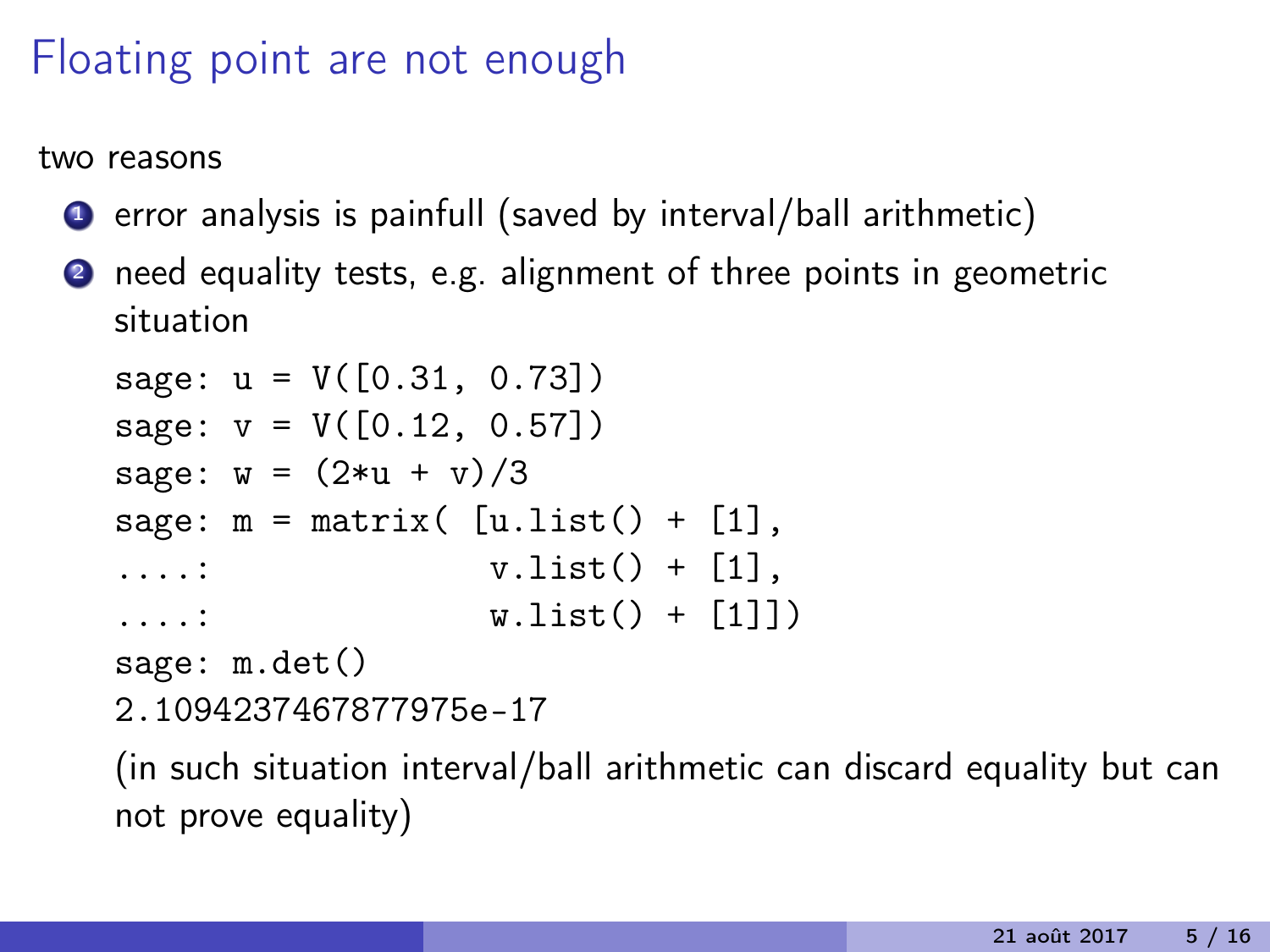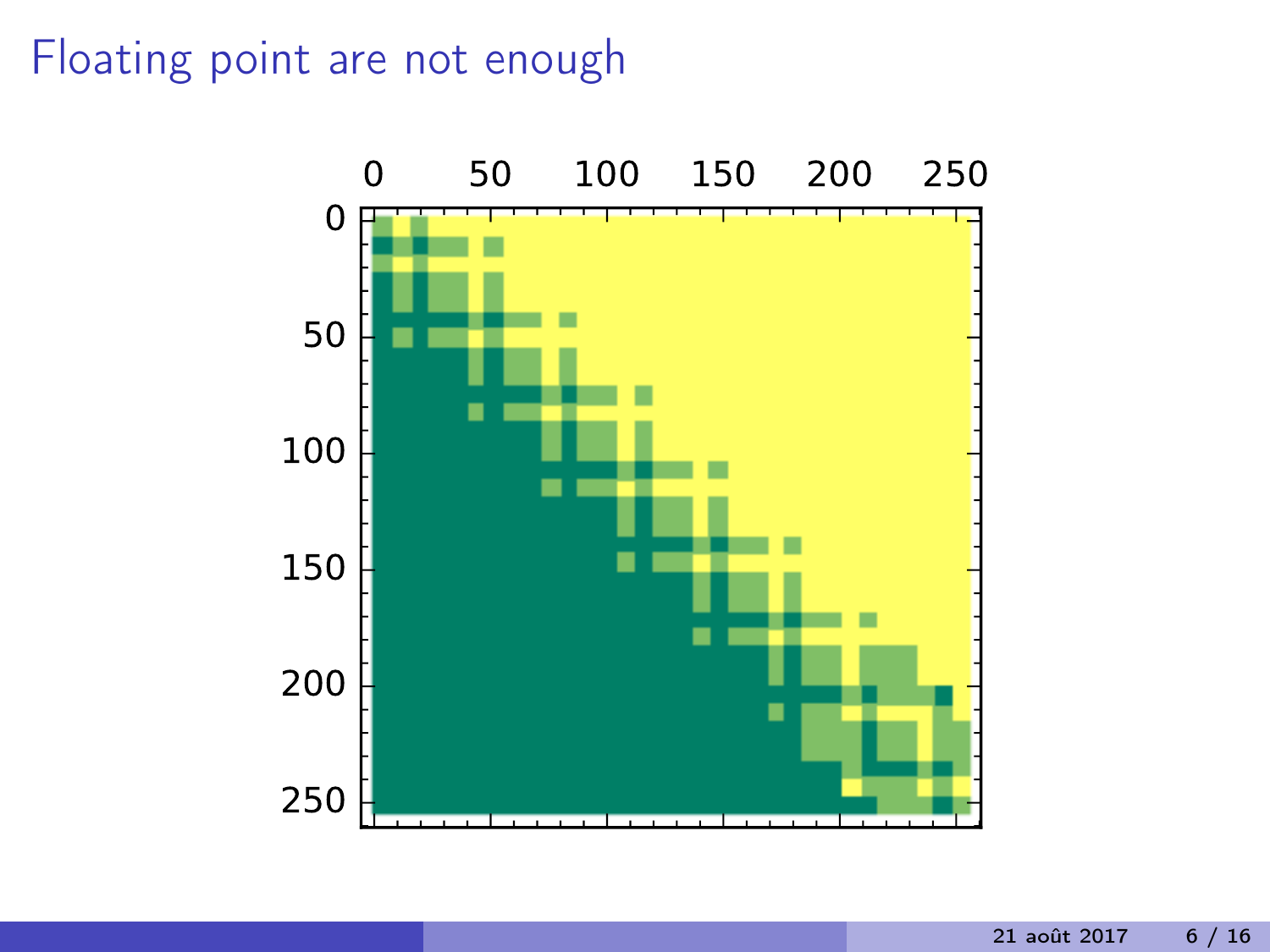Solution : doing mixed algebraic (to check equality) / approximation (for comparisons)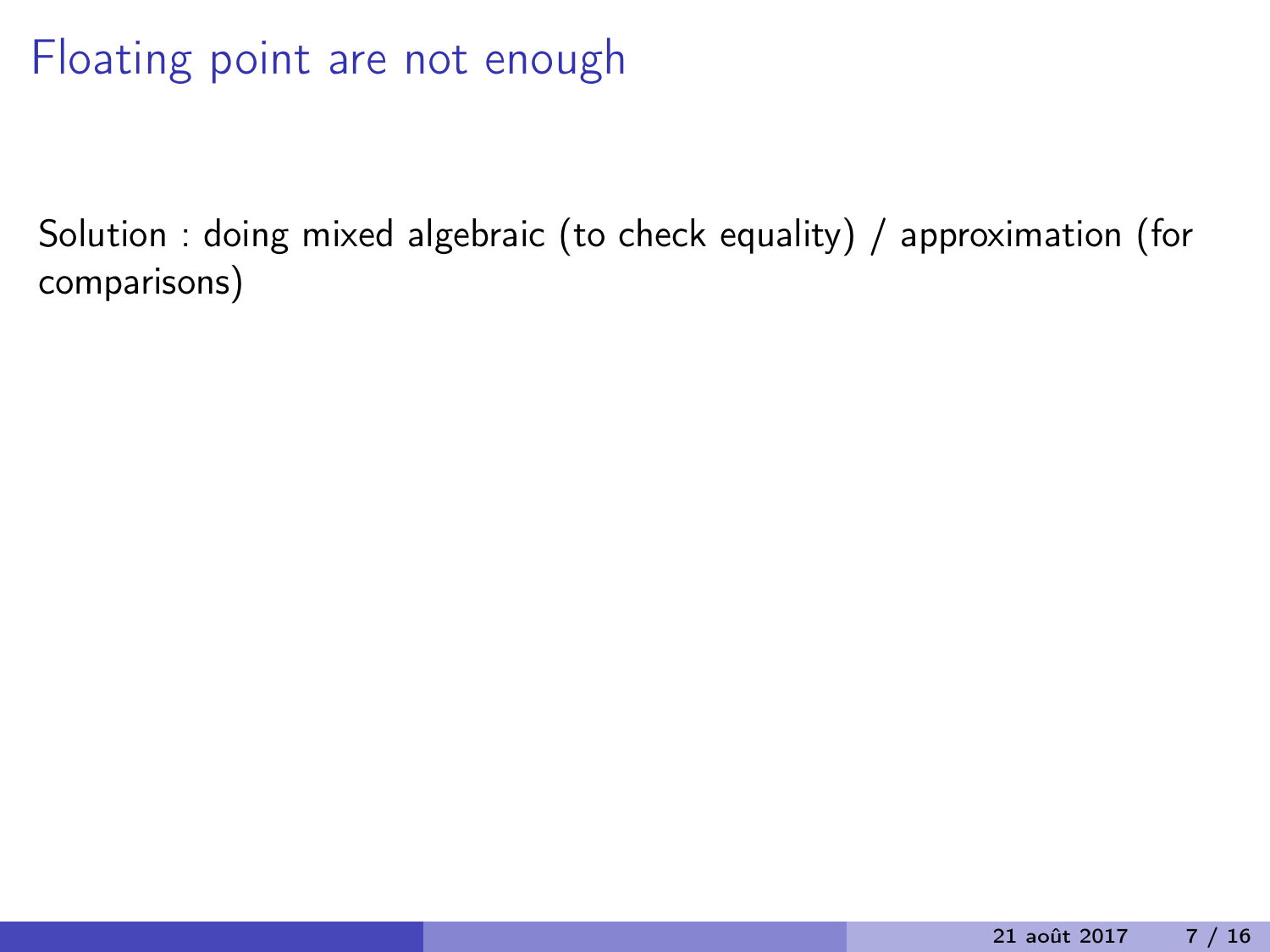Solution : doing mixed algebraic (to check equality) / approximation (for comparisons) (origin ( ?) EGC (Exact Geometric Computation) Yap 1990')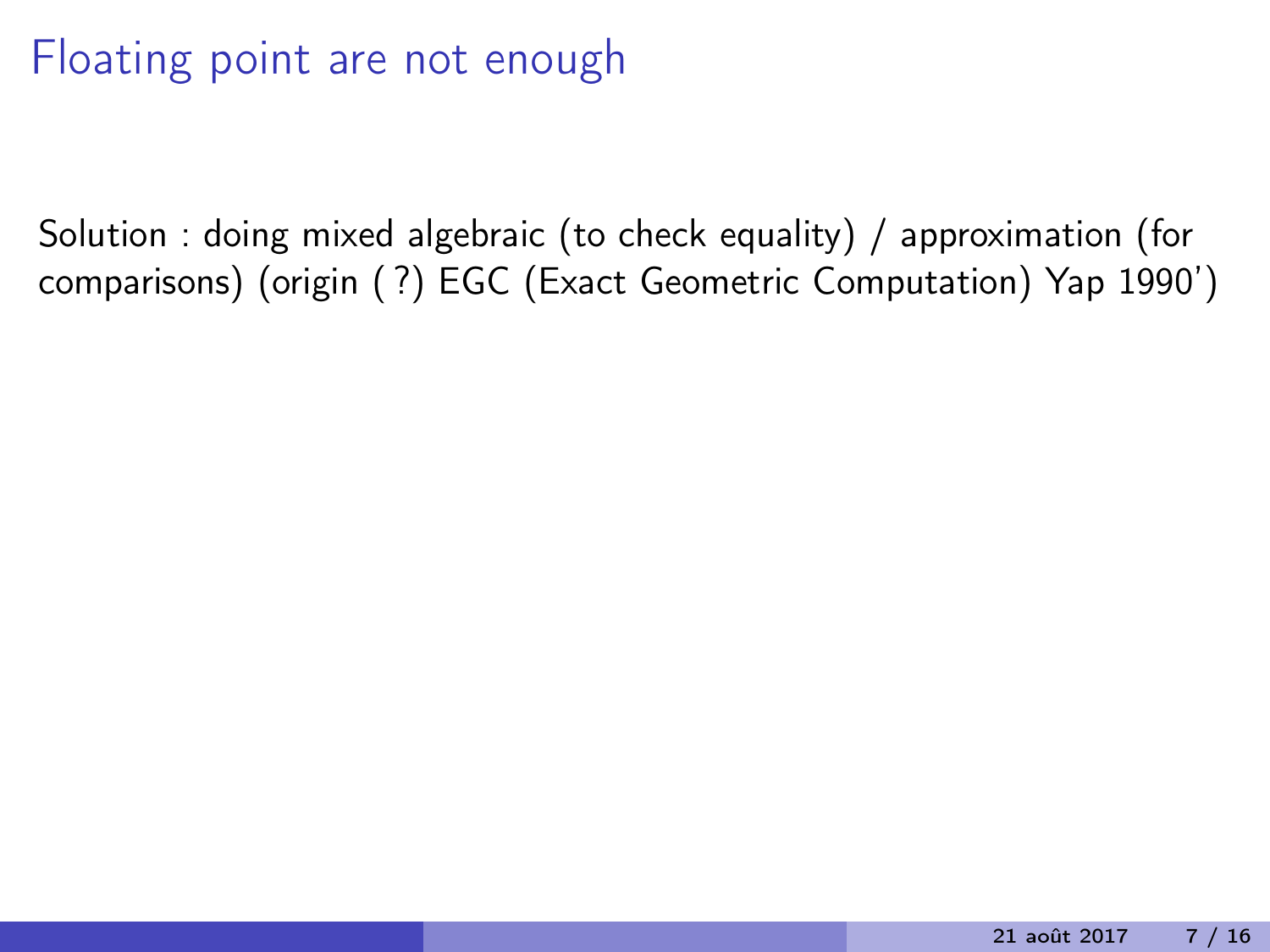Solution : doing mixed algebraic (to check equality) / approximation (for comparisons) (origin ( ?) EGC (Exact Geometric Computation) Yap 1990')

This is what is used

- in Sage for number fields (NumberField, AlgebraicRealField, AlgebraicField)
- re-Antic <https://github.com/videlec/e-antic>
- LEDA <http://www.algorithmic-solutions.com/leda/index.htm>
- Core library [http://cs.nyu.edu/exact/core\\_pages/](http://cs.nyu.edu/exact/core_pages/) used among others in CGAL <https://www.cgal.org/> (including the Core Library)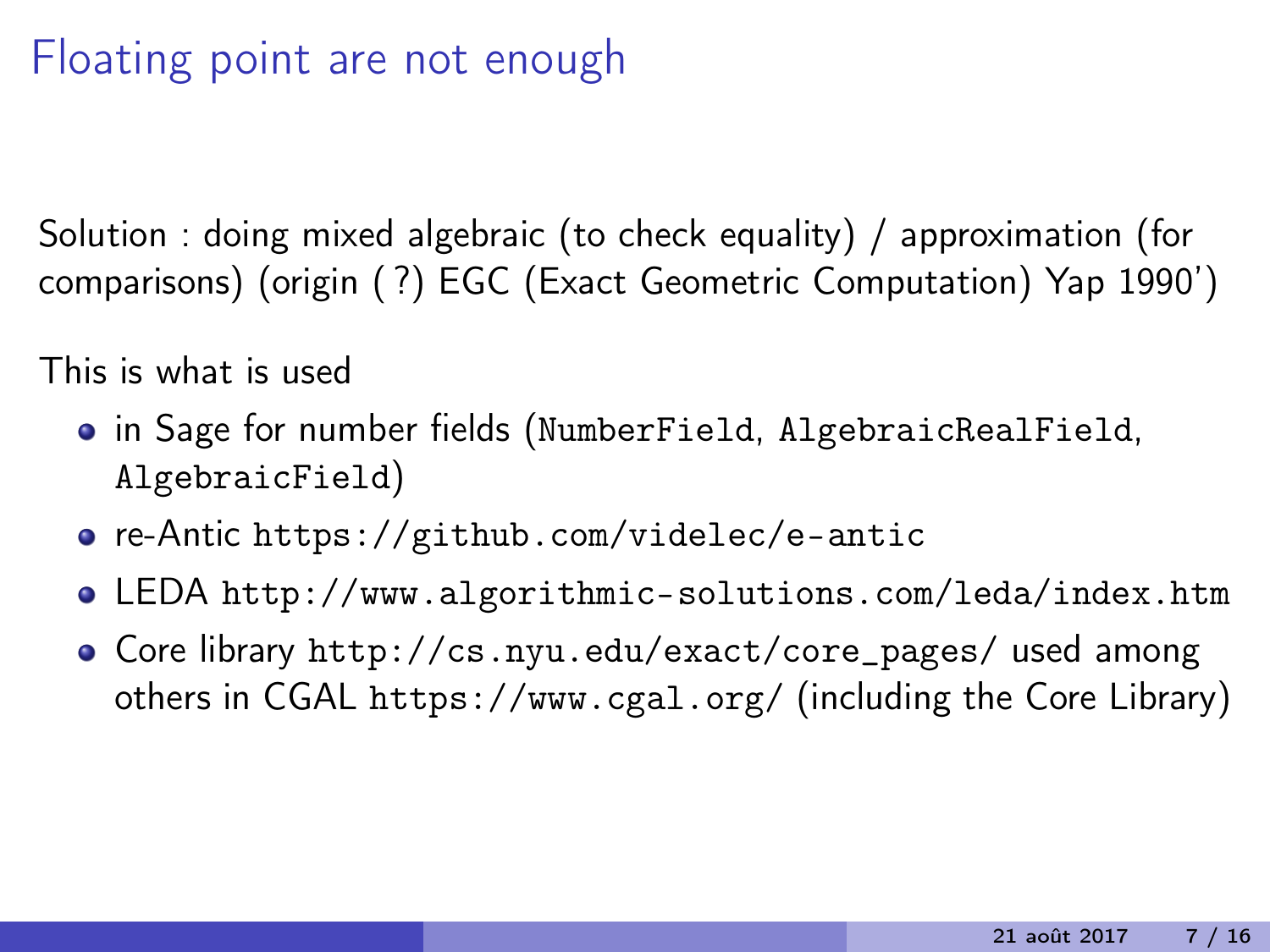A bit of optimization in Sage

. . . Jupyter demo . . .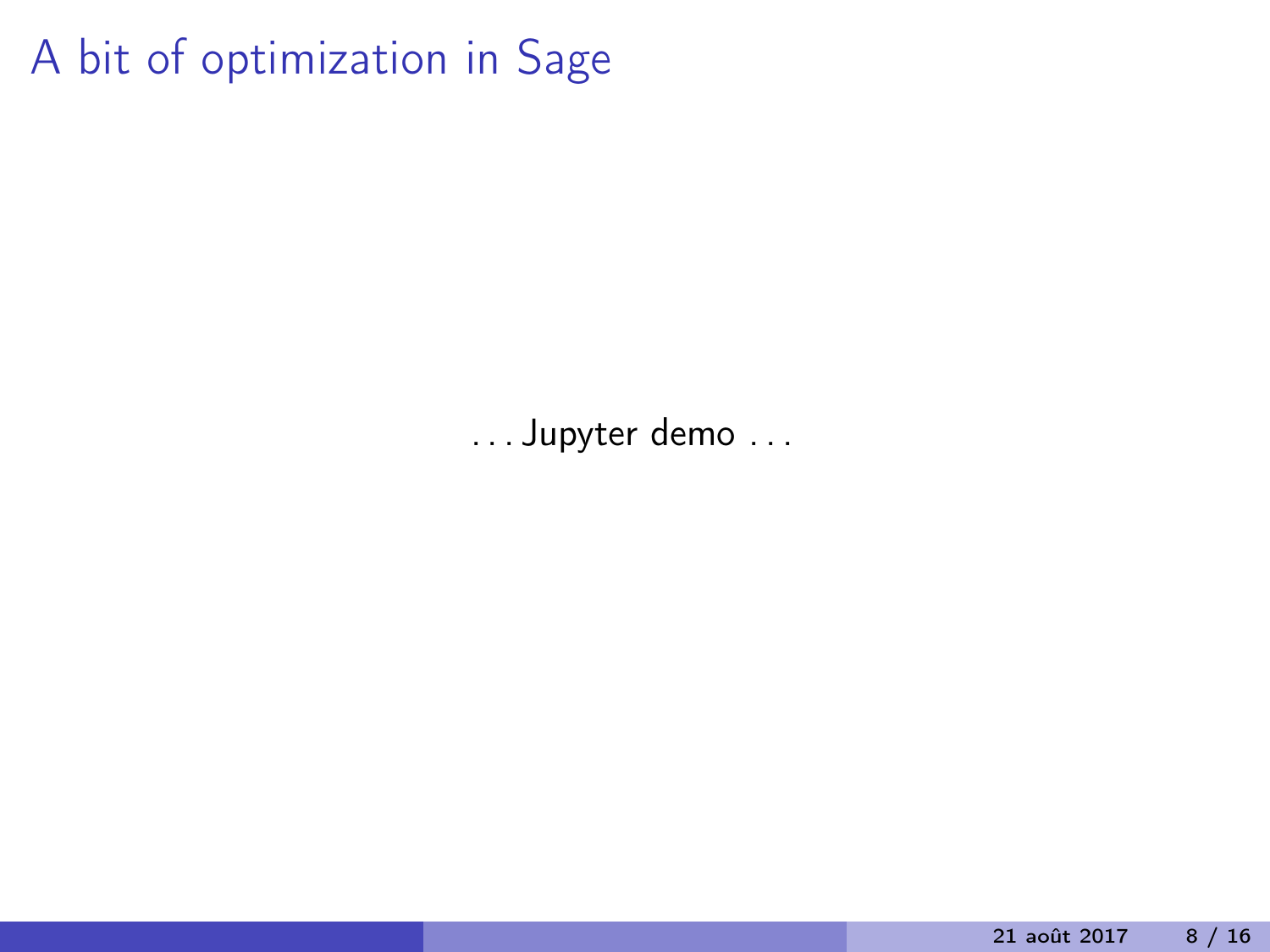#### The Sage symbolic mess

. . . Jupyter demo . . .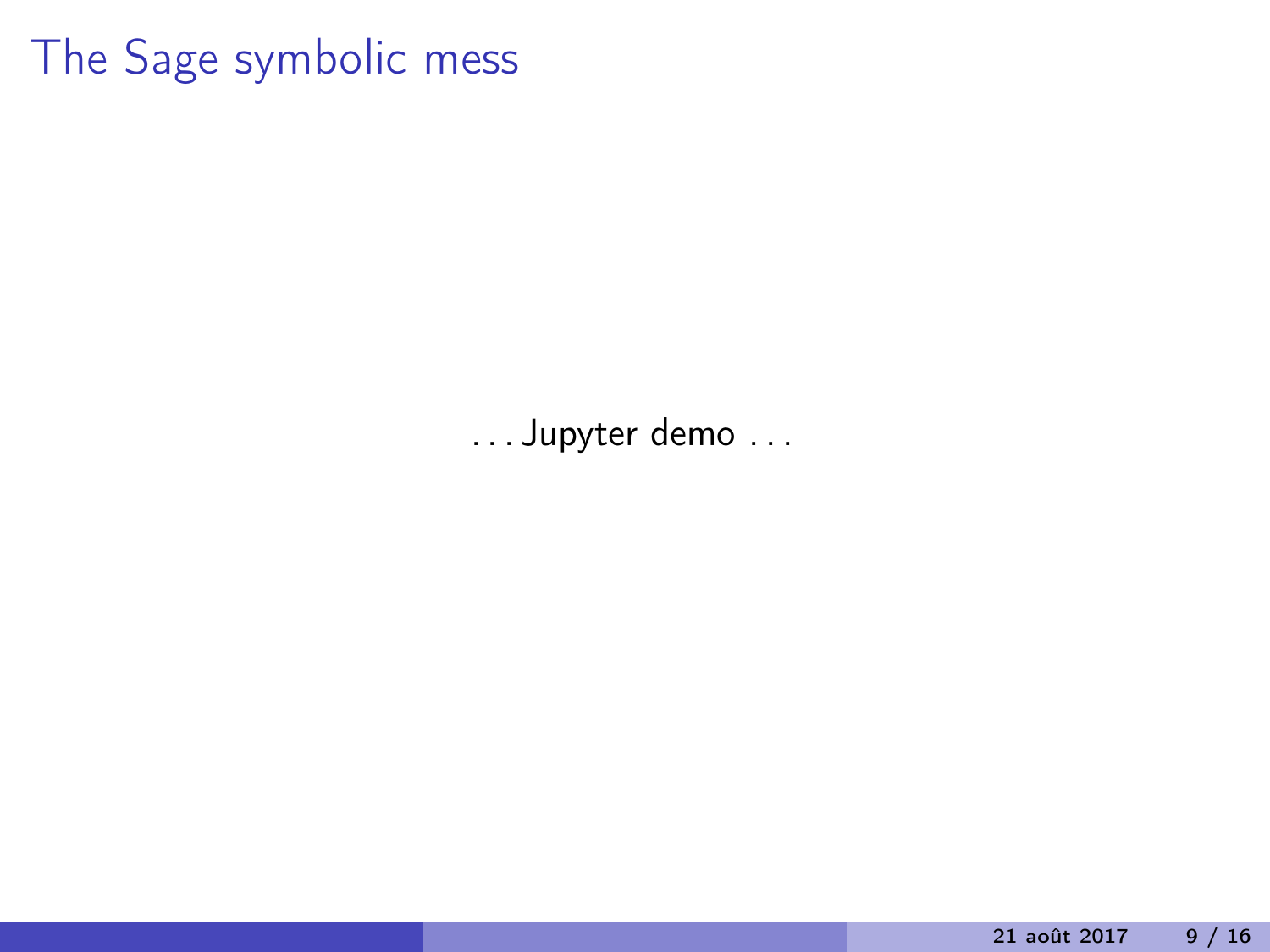It is delicate to go beyond algebraic numbers mostly because we know very little about transcendental numbers. For example,  $\mathbb{Q}[e + \pi]$  is out of reach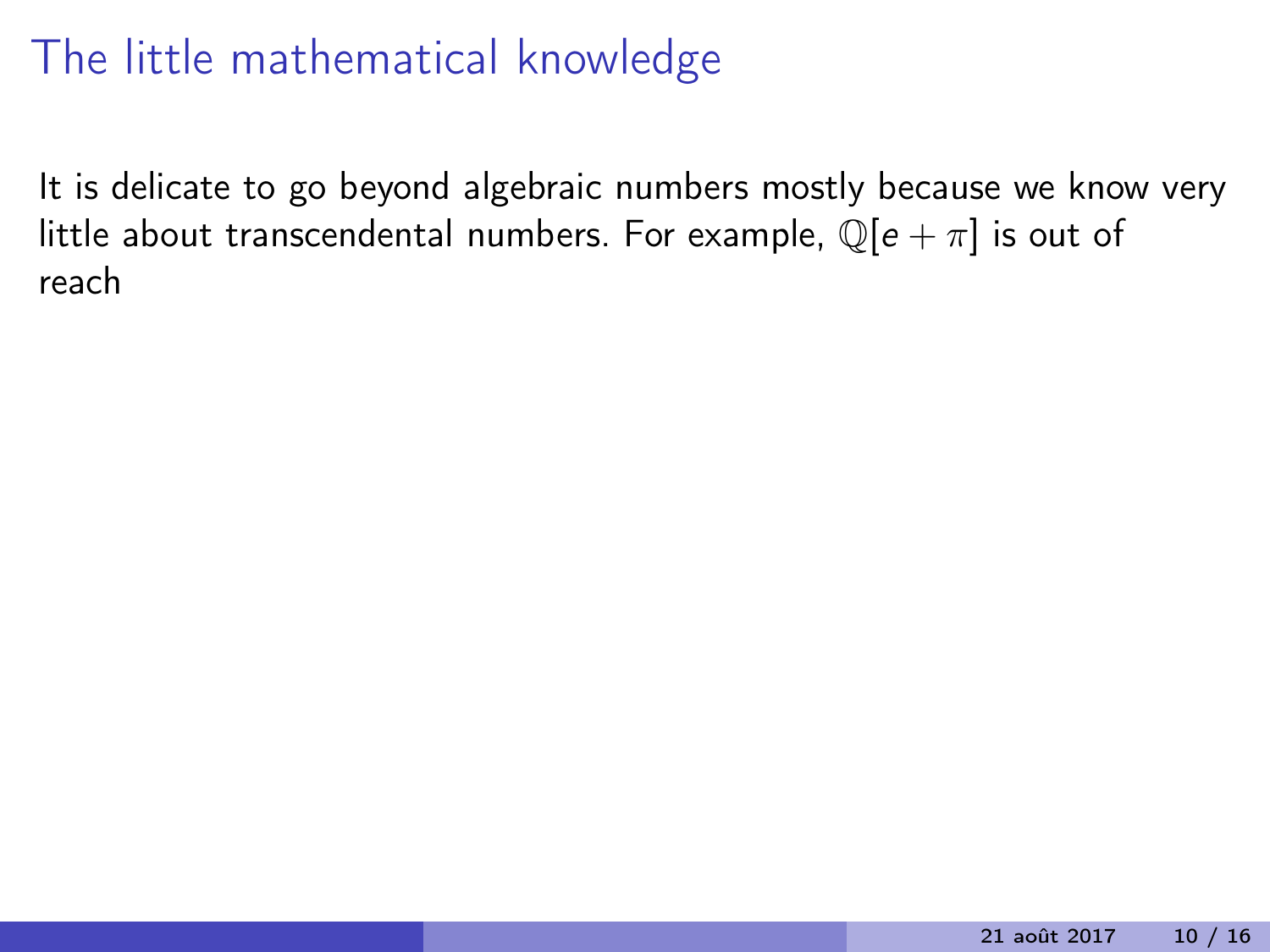It is delicate to go beyond algebraic numbers mostly because we know very little about transcendental numbers. For example,  $\mathbb{Q}[e + \pi]$  is out of reach :  $e + \pi$  is not proven to be irrational!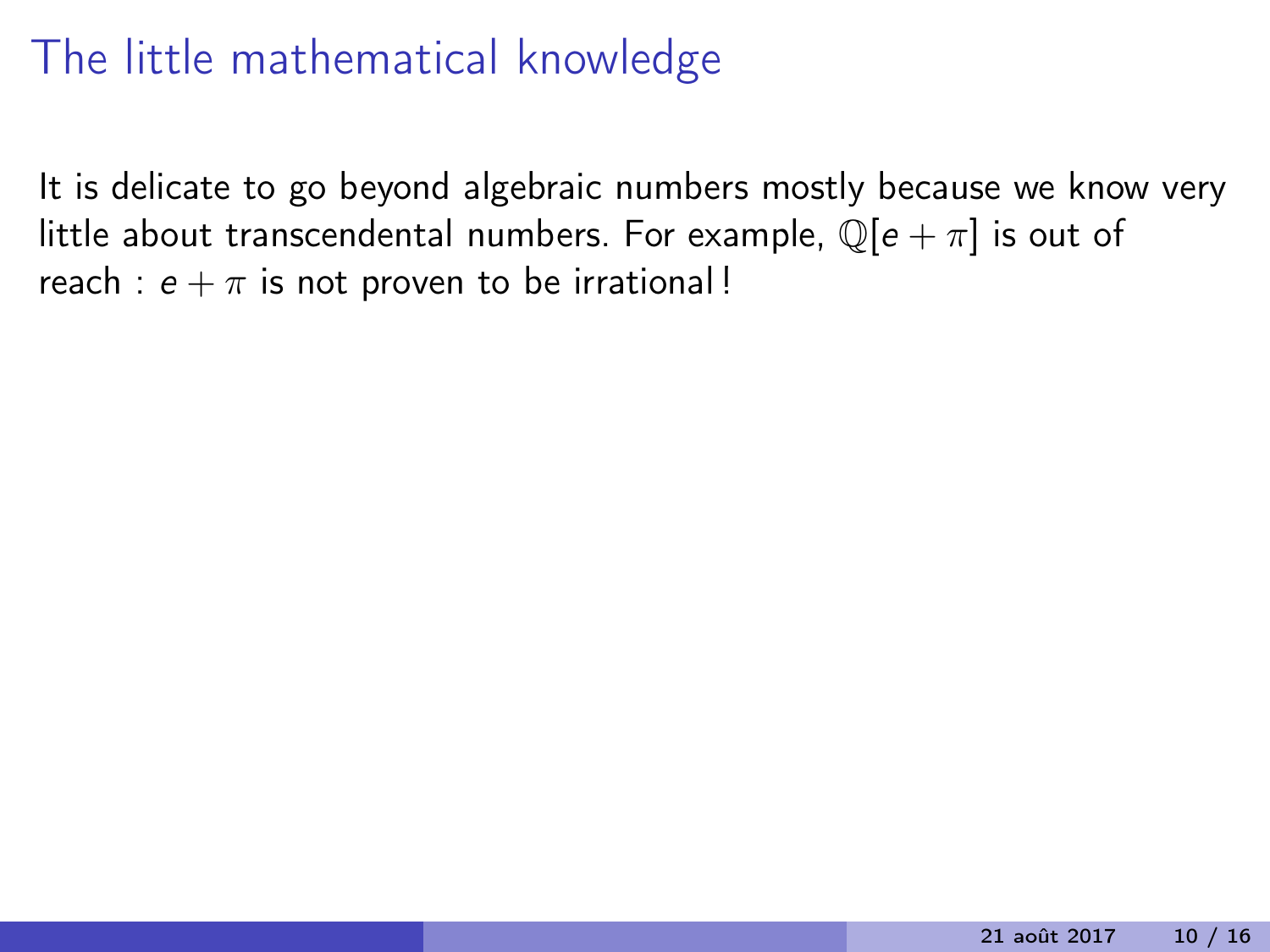It is delicate to go beyond algebraic numbers mostly because we know very little about transcendental numbers. For example,  $\mathbb{Q}[e + \pi]$  is out of reach :  $e + \pi$  is not proven to be irrational!

Available theorems for transcendence

- Lindemann–Weierstrass theorem  $(1880') : exp(a)$ ,  $log(a)$ transcendental when a is algebraic
- Gelfond–Schneider theorem (1930') :  $a^b$  is transcendental when both a and b are algebraic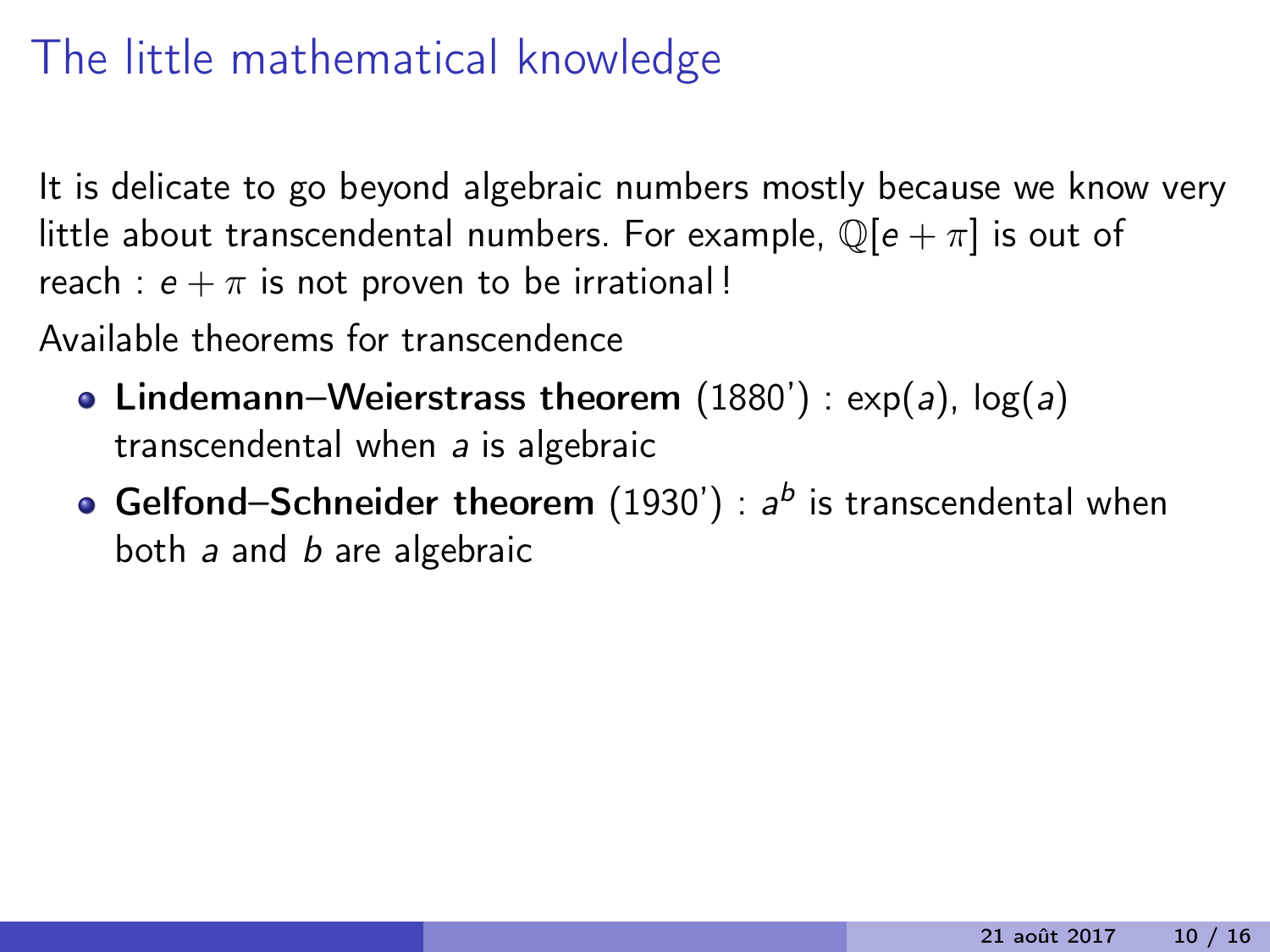It is delicate to go beyond algebraic numbers mostly because we know very little about transcendental numbers. For example,  $\mathbb{Q}[e + \pi]$  is out of reach :  $e + \pi$  is not proven to be irrational!

Available theorems for transcendence

- Lindemann–Weierstrass theorem  $(1880') : exp(a)$ ,  $log(a)$ transcendental when a is algebraic
- Gelfond–Schneider theorem (1930') :  $a^b$  is transcendental when both a and b are algebraic

One big conjecture

• Schanuel's conjecture (1960') : let  $z_1, \ldots, z_n$  be real numbers linearly independent over  $\mathbb{Q}$ . Then  $\mathbb{Q}(z_1,\ldots,z_n,\exp(z_1),\ldots,\exp(z_n))$ has transcendence degree at least n.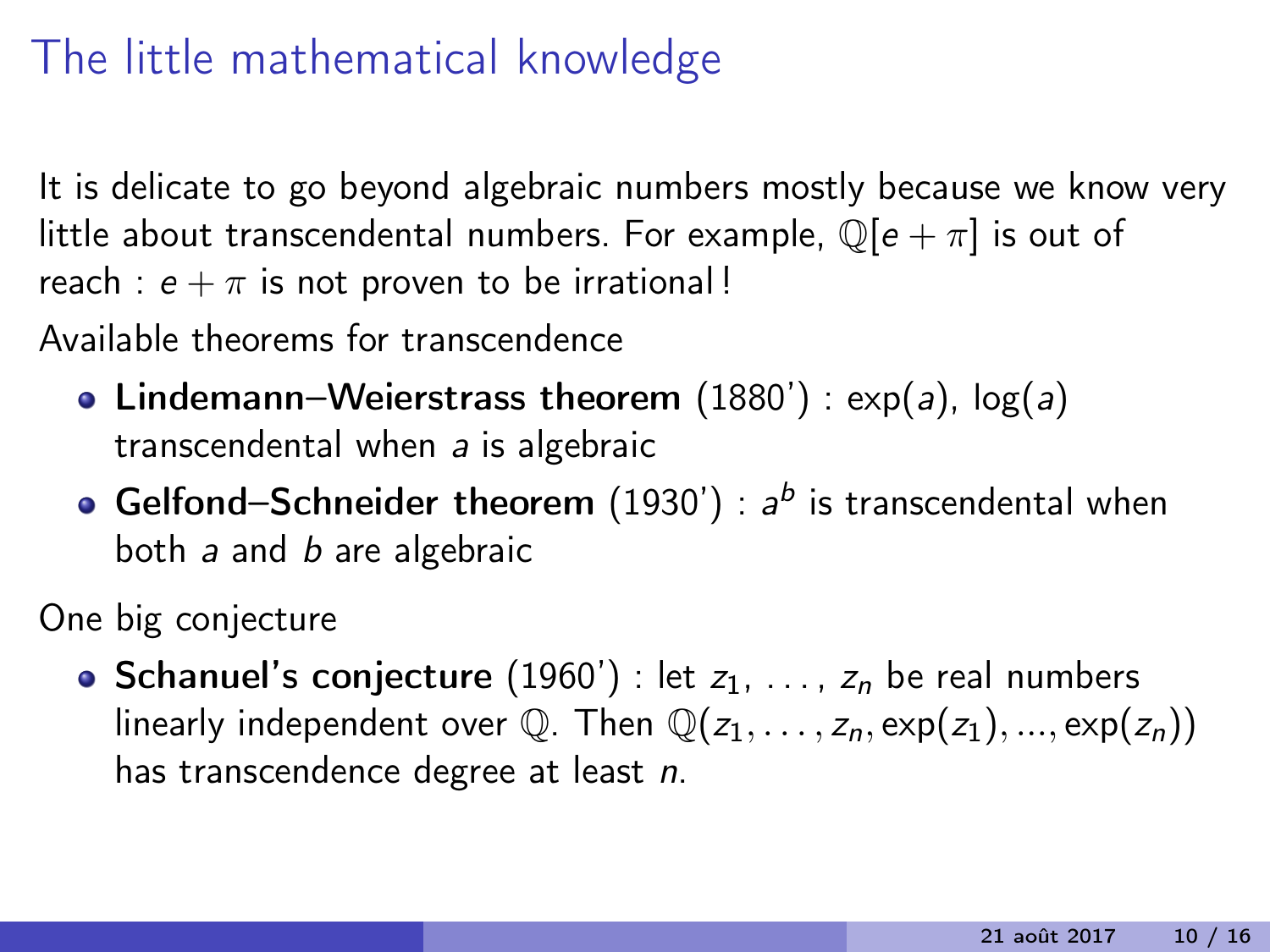Floating point performances (technical, in progress)

Comparisons between

- **1** machine floating point double
- 2 mpfr real numbers mpfr\_t
- **3** mpfi intervals mpfi\_t
- **4** arb balls arb\_t

. . . C demo . . .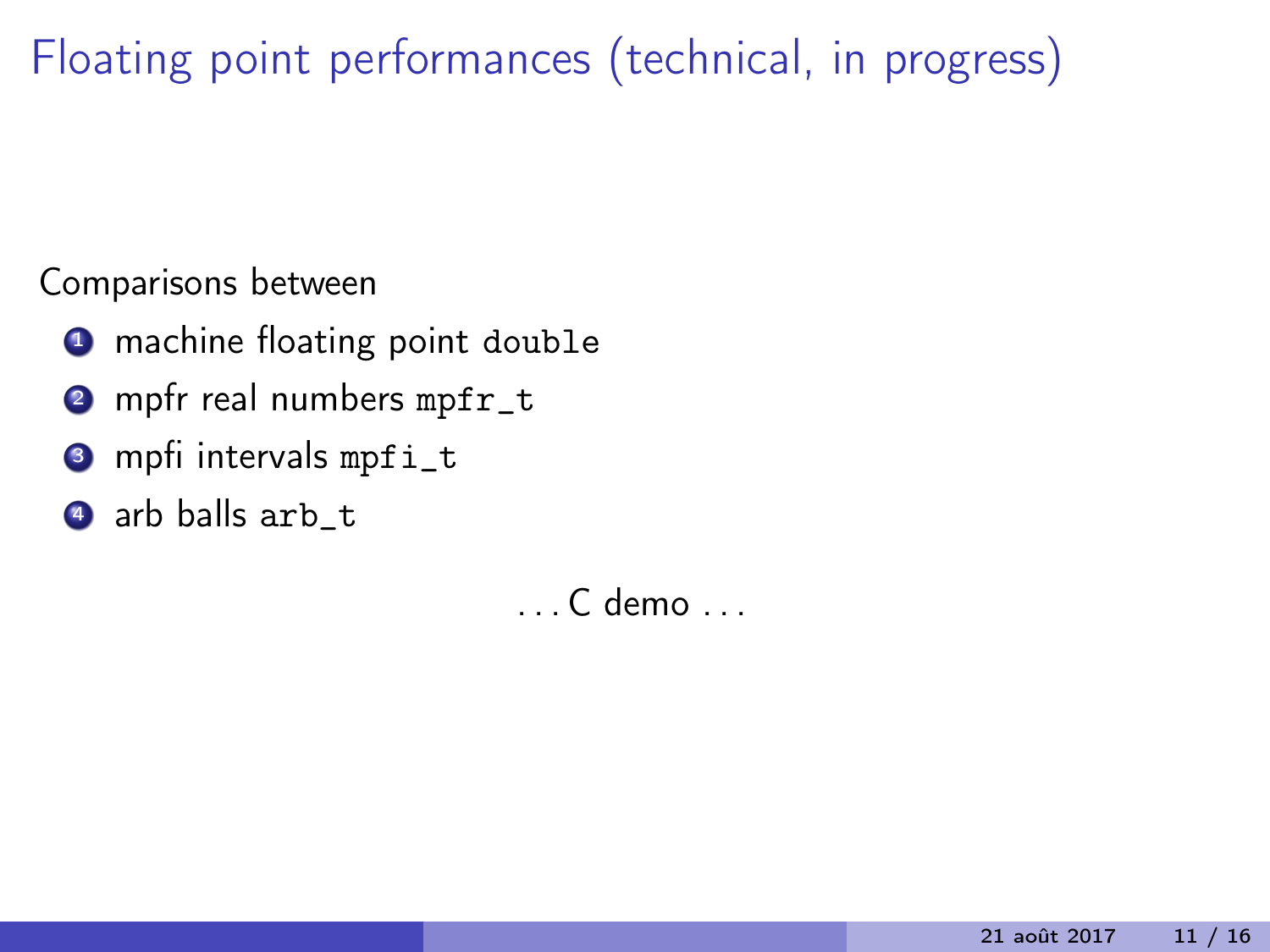## What is implemented (in Sage and elsewhere) ?

- machine integer and floats RealDoubleField
- **·** integers IntegerRing (using GMP, MPIR)
- rationals RationalField (using GMP, MPIR)
- floating point RealField (using mpfr)
- **•** interval arithmetic RealIntervalField (using mpfi)
- **•** ball arithmetic RealBallField (using arb)
- embedded number fields NumberField or AlgebraicRealField (relying on NTL and mpfi)
- iRRAM <http://irram.uni-trier.de/> (inactive since May 2015)
- reallib (<http://daimi.au.dk/~barnie/RealLib/>) (inactive since April 2015)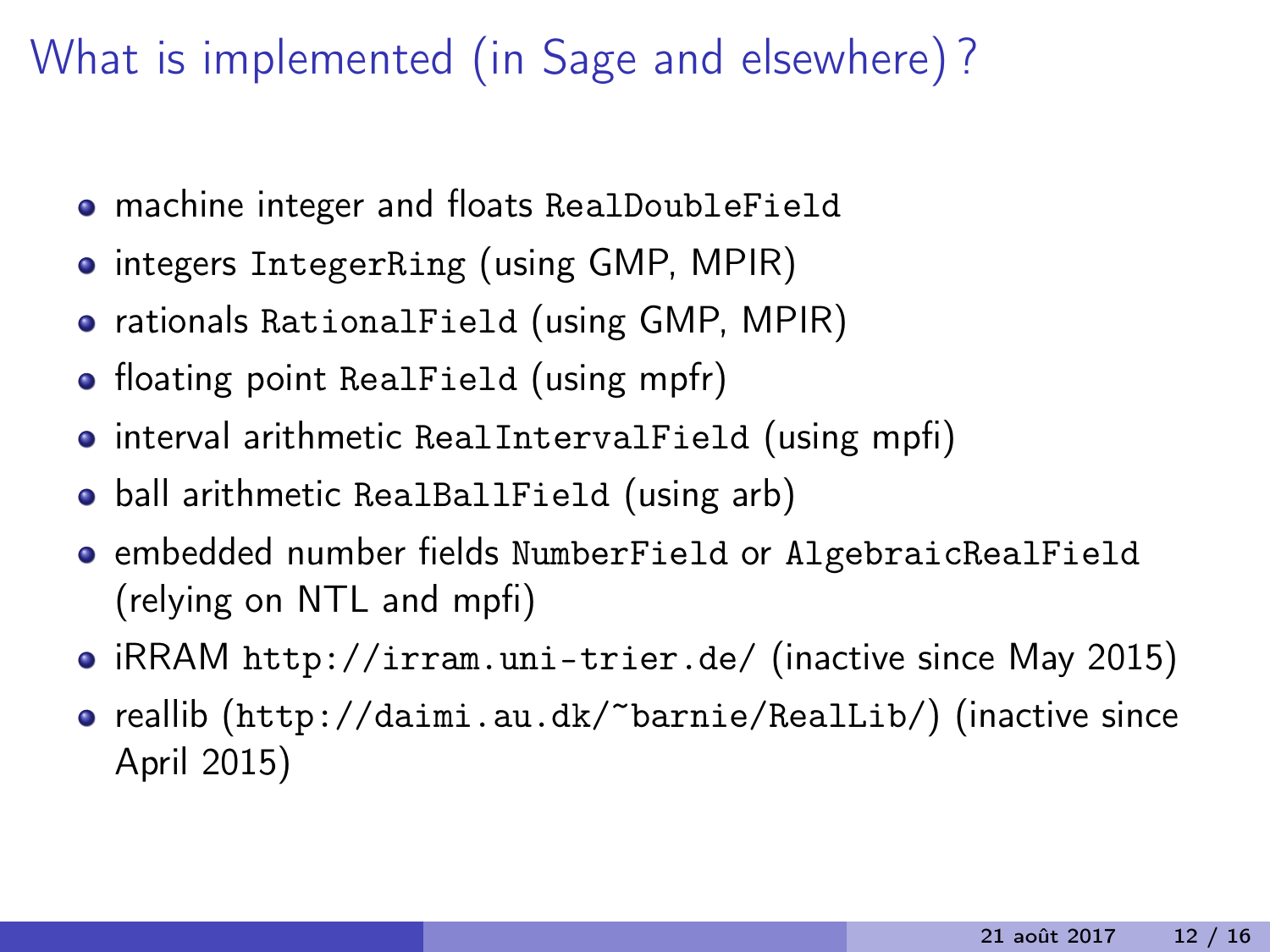## TODO list 1 (genuine real field)

promote RR as the mathematical real field representing any kind of (exact) real numbers such as  $\pi$ , cos(3/2  $+$   $\sqrt{2})$ ,  $\dots$  (currently in the symbolic ring SR)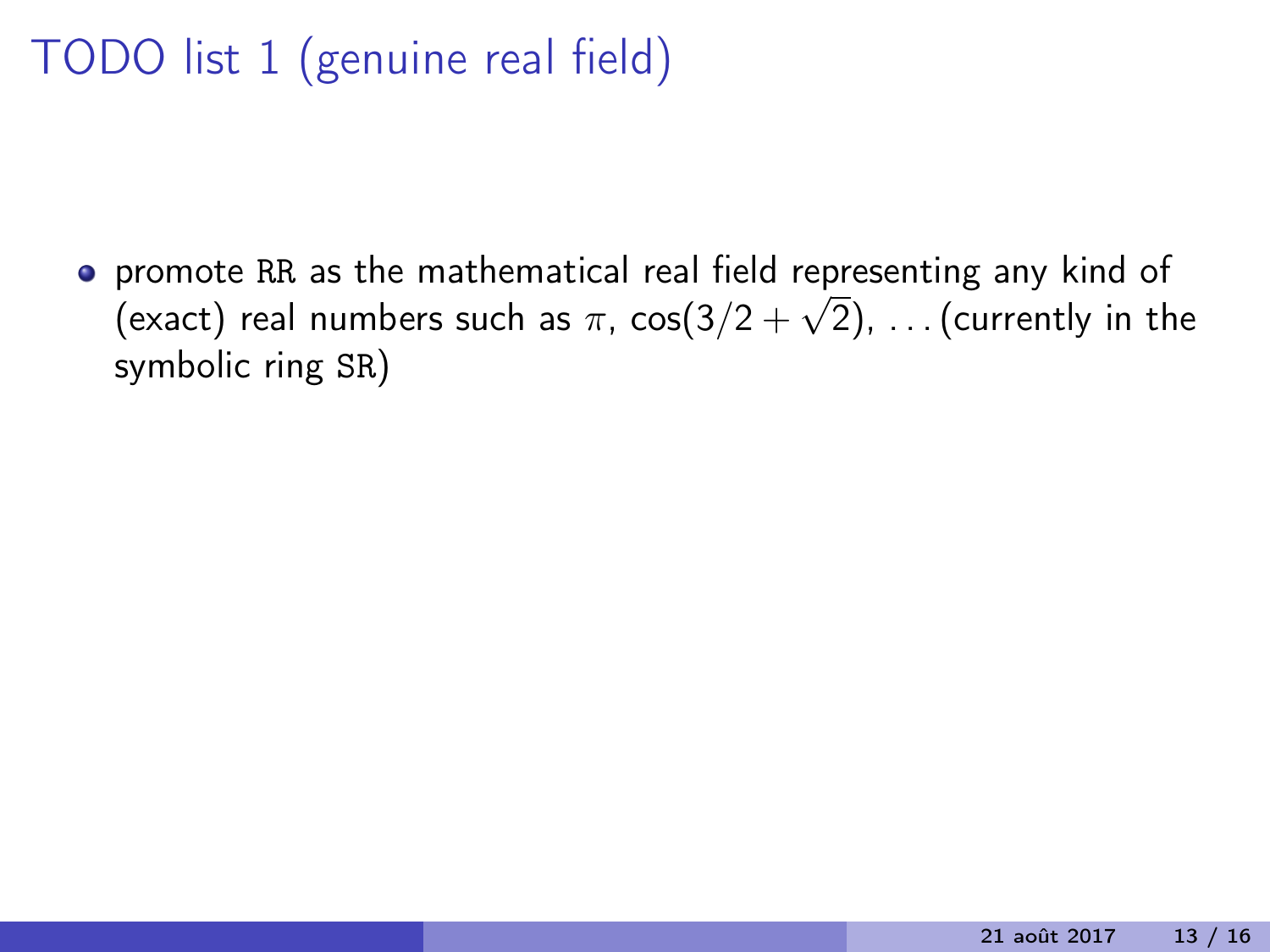## TODO list 1 (genuine real field)

- promote RR as the mathematical real field representing any kind of (exact) real numbers such as  $\pi$ , cos(3/2  $+$   $\sqrt{2})$ ,  $\dots$  (currently in the symbolic ring SR)
- variadic domain/codomain for functions

```
exp: RR -> RR_{>0}
      RDF \rightarrow RDFRealField(n) \rightarrow RealField(n)RealIntervalField(n) \rightarrow RealIntervalField(n)RealBallField(n) \rightarrow RealBallField(n)
```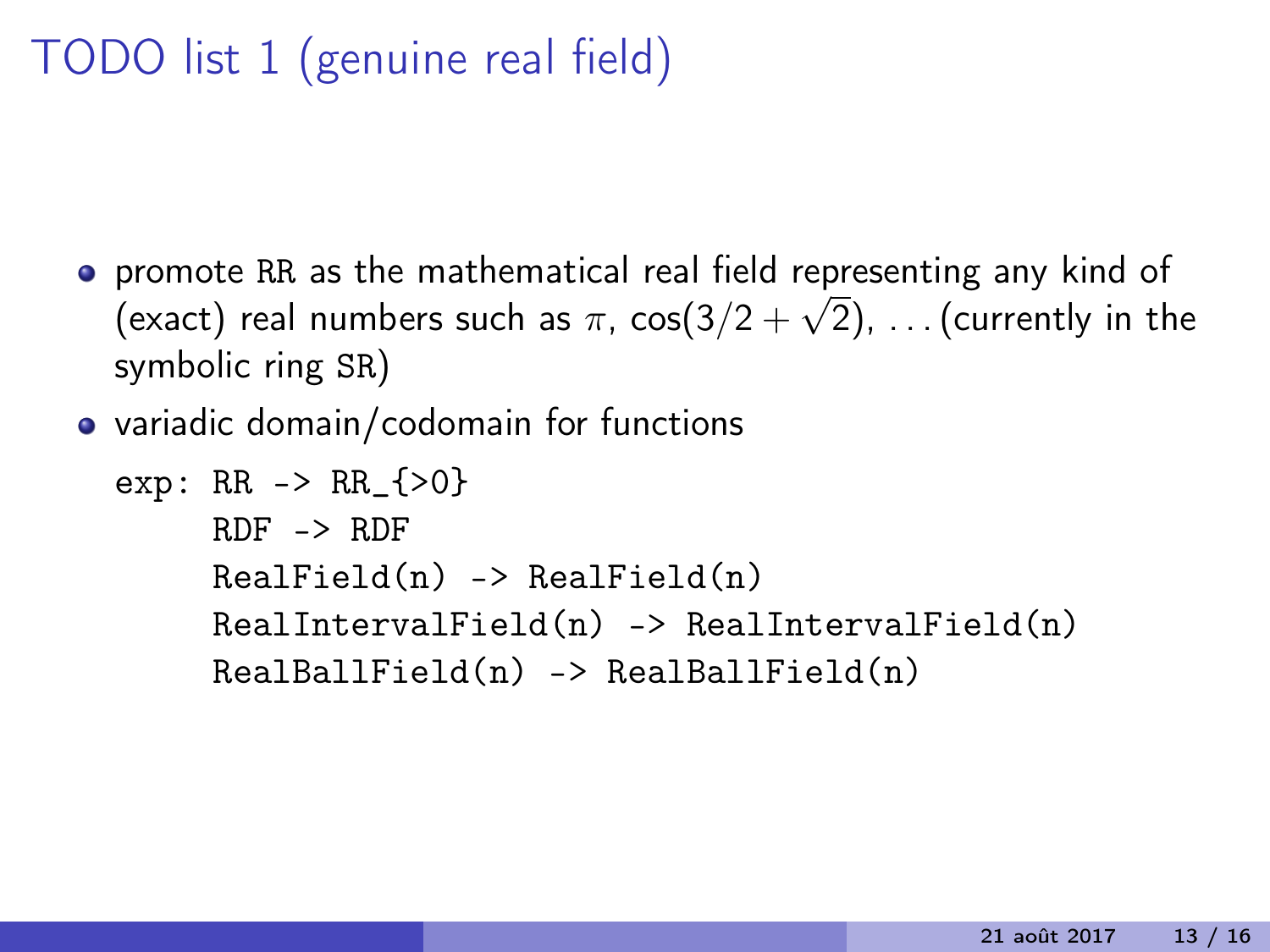• field of computable numbers (promote RLF?)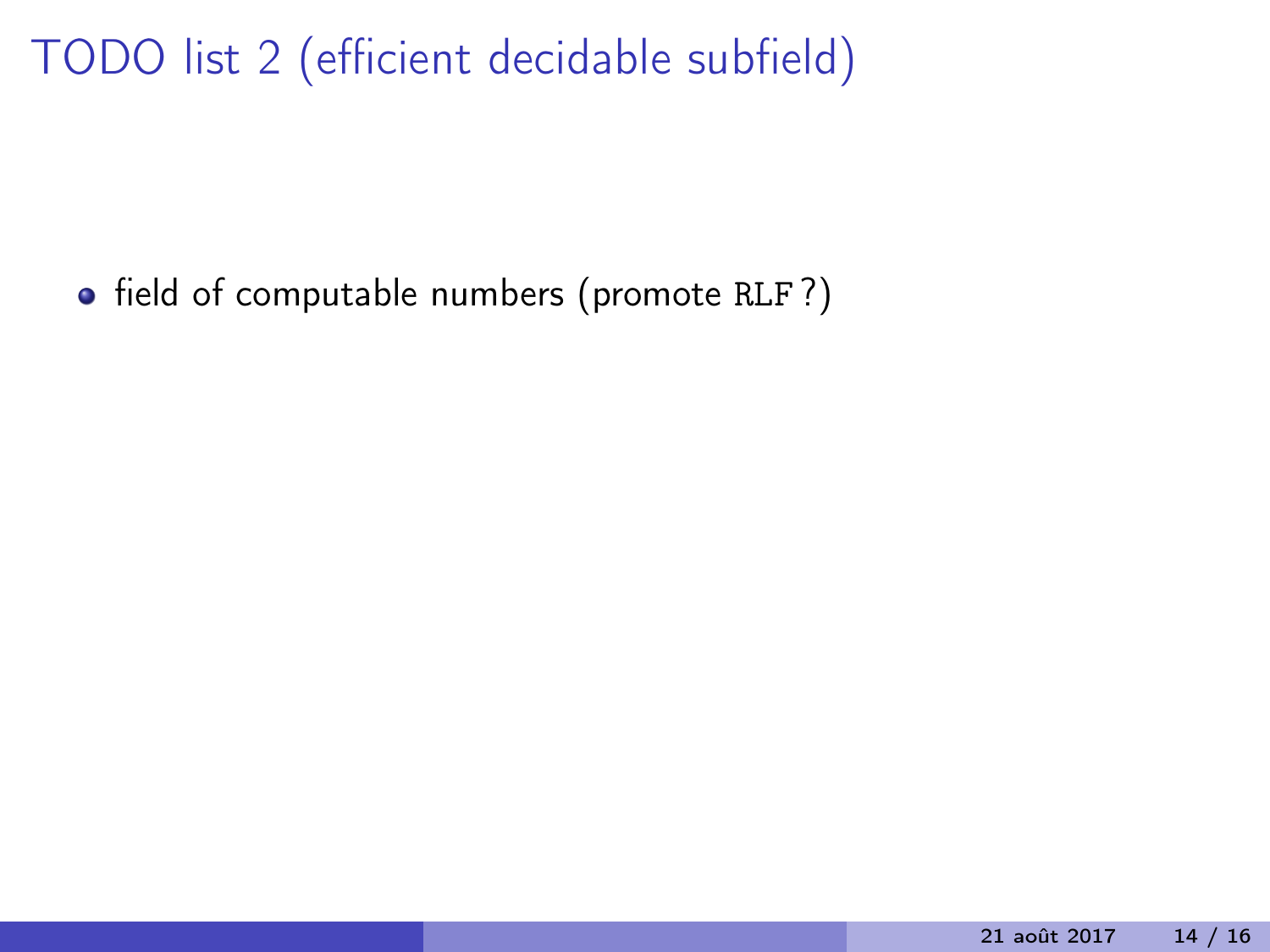• field of computable numbers (promote RLF?) . . . Jupyter demo for continued fractions . . .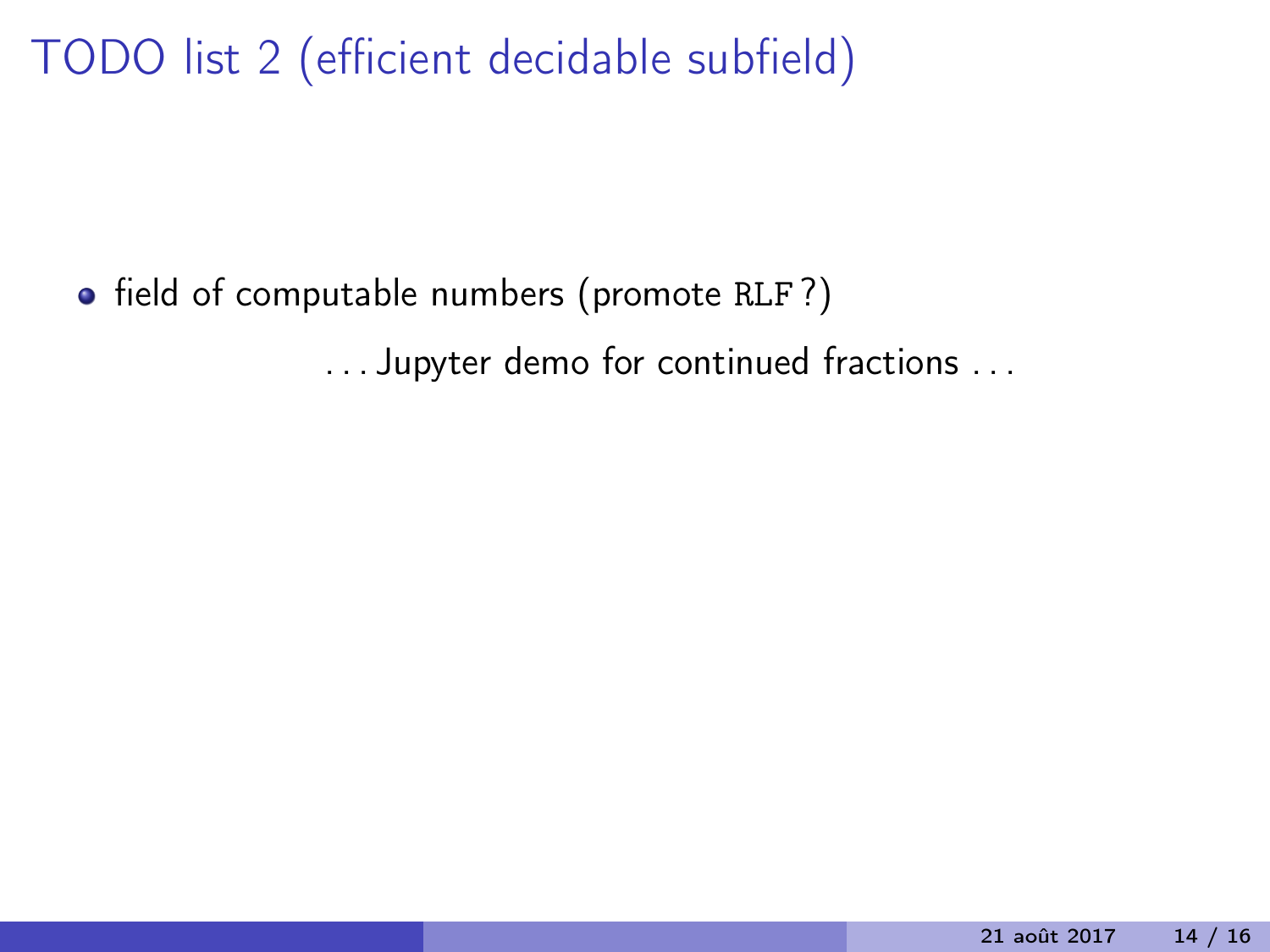• field of computable numbers (promote RLF?)

. . . Jupyter demo for continued fractions . . .

• arithmetic for continued fraction (Gosper algorithm) (Sage ticket #19120)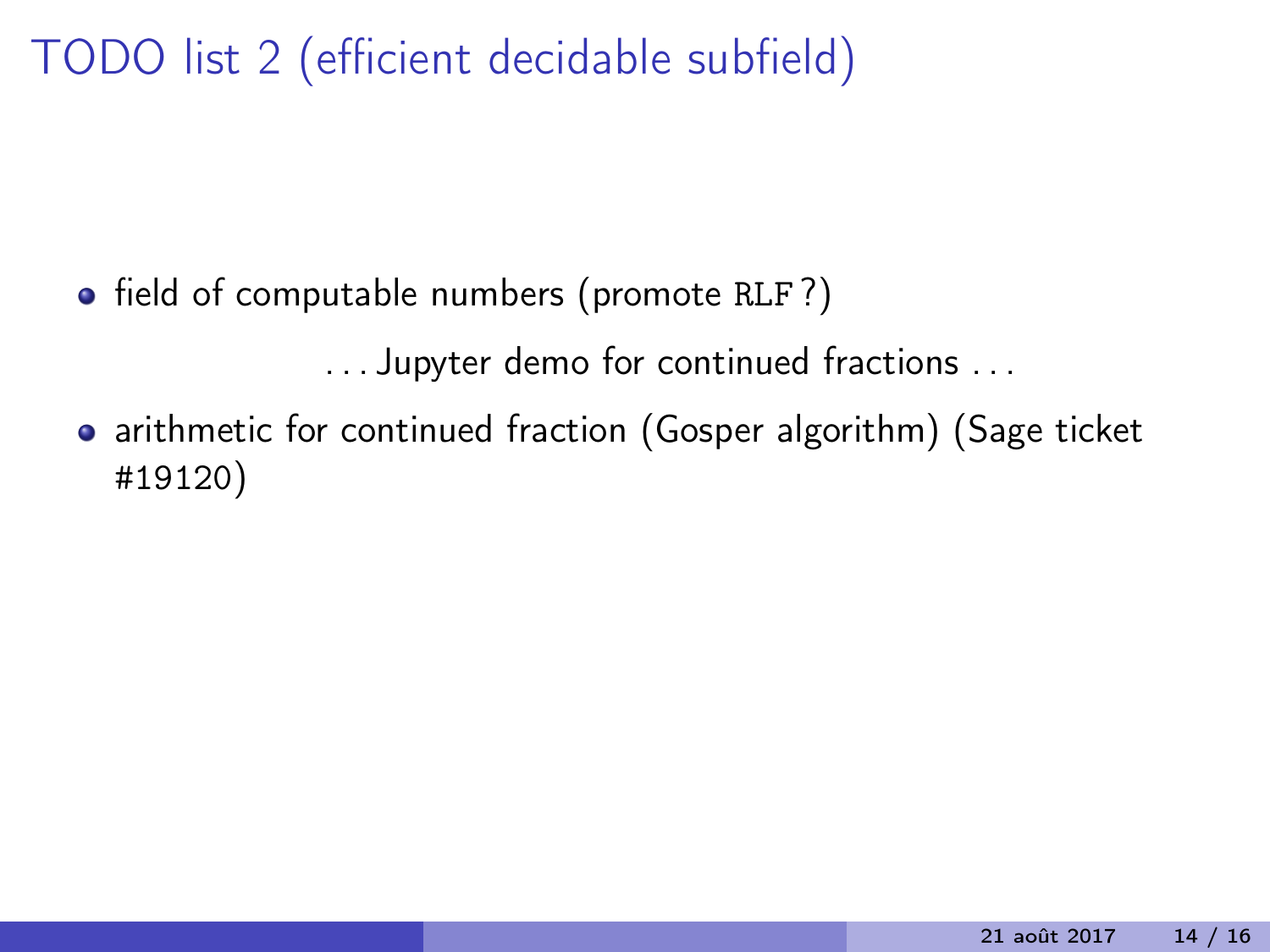• field of computable numbers (promote RLF?)

. . . Jupyter demo for continued fractions . . .

- arithmetic for continued fraction (Gosper algorithm) (Sage ticket #19120)
- **•** finite Z-submodules and Q-submodules of real numbers (relevant when dealing only with linear transformations with integral coordinates  $GL(n, \mathbb{Z})$ ).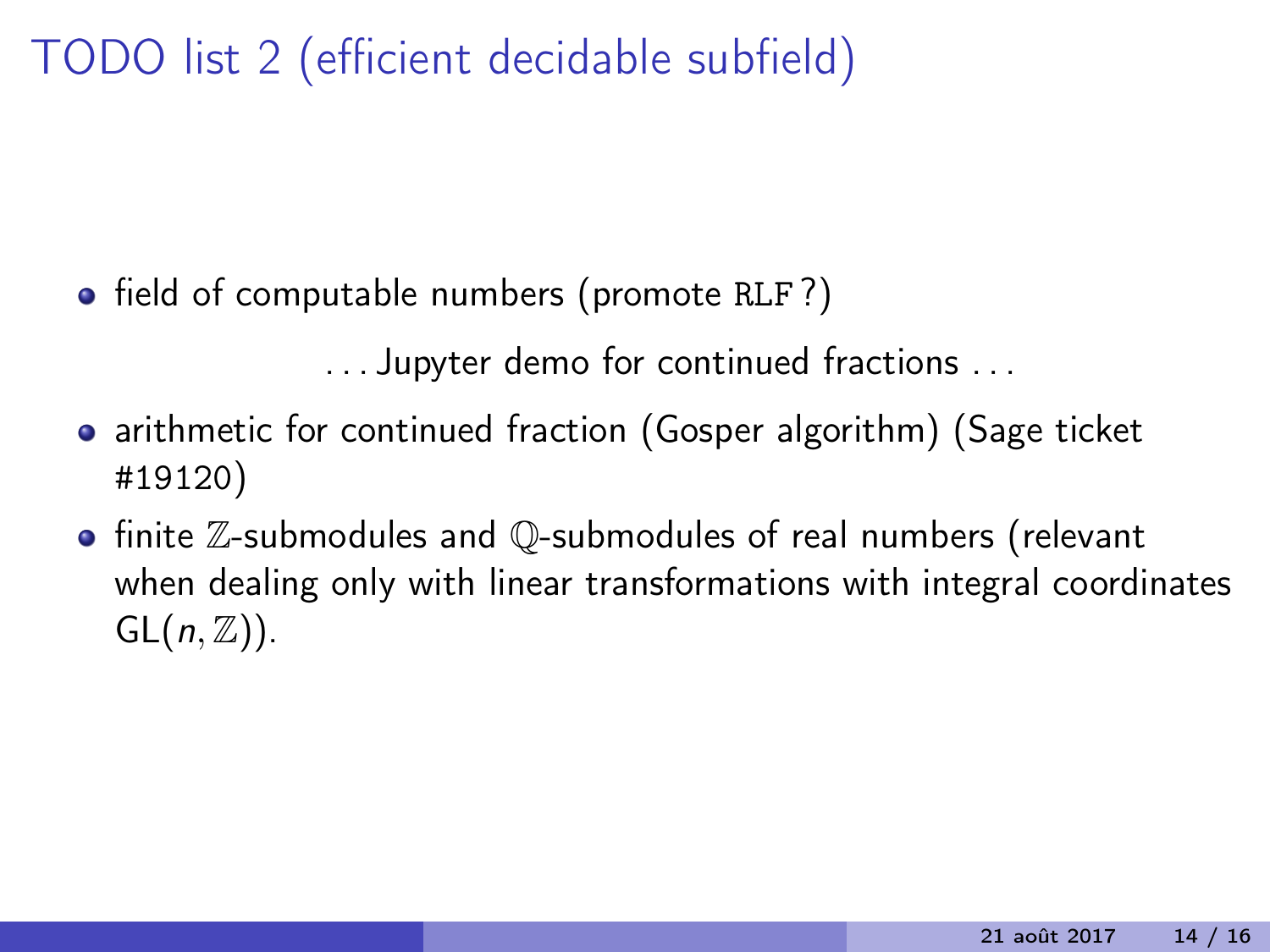## TODO list 3 (low-level)

more fast\_float for ZZ, QQ, RealIntervalField, RealBallField, etc (possibly with C versions)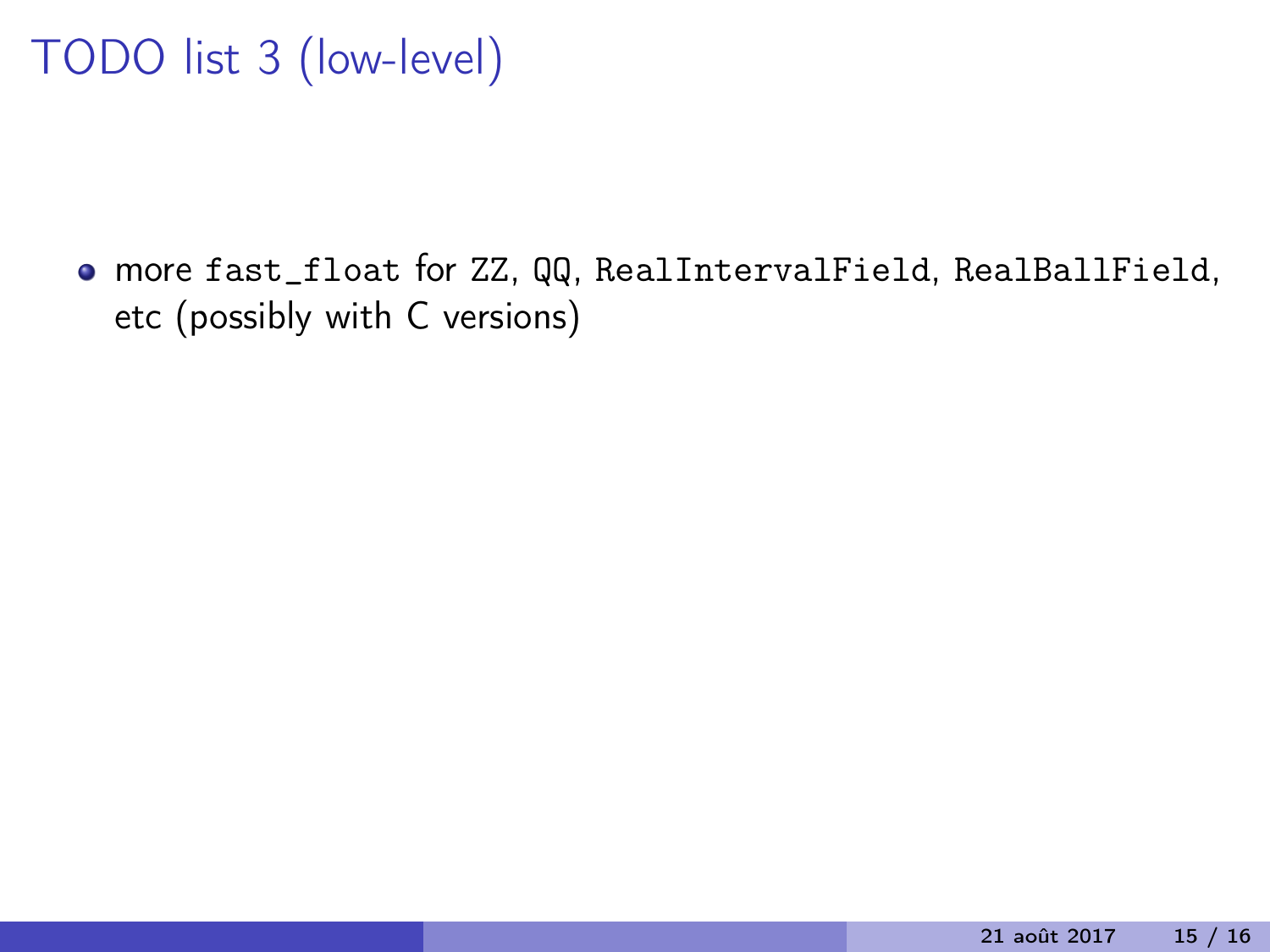## TODO list 3 (low-level)

- more fast\_float for ZZ, QQ, RealIntervalField, RealBallField, etc (possibly with C versions)
- cleaning QQbar (meta-ticket #1833)
	- better trees for QQbar (handle n-ary  $+$ , node reordering, simplicifcations, etc), possibly share code with the Pynac library
	- $\triangleright$  creation of a NumberFieldRealEmbedding class and better interactions between embedded number fields (NumberField) and the algebraic field (AlgebraicRealField).
	- $\triangleright$  introduce Antic as a backend for number fields
	- ighthrournal evaluation  $\mathbf{I}$  is accurate polynomial evaluation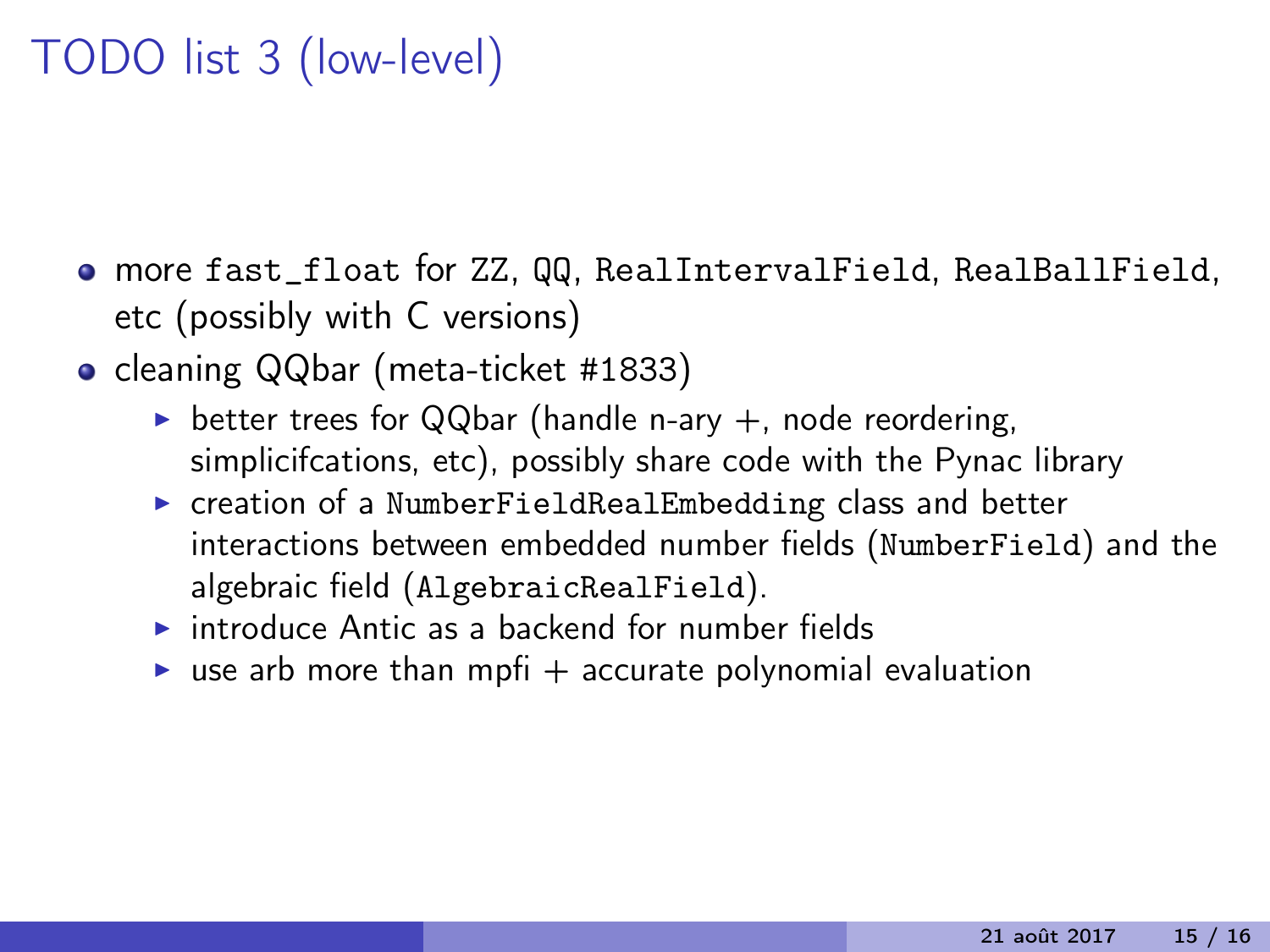## TODO list 4 (wish list)

• cylindrical decomposition (real algebraic geometry)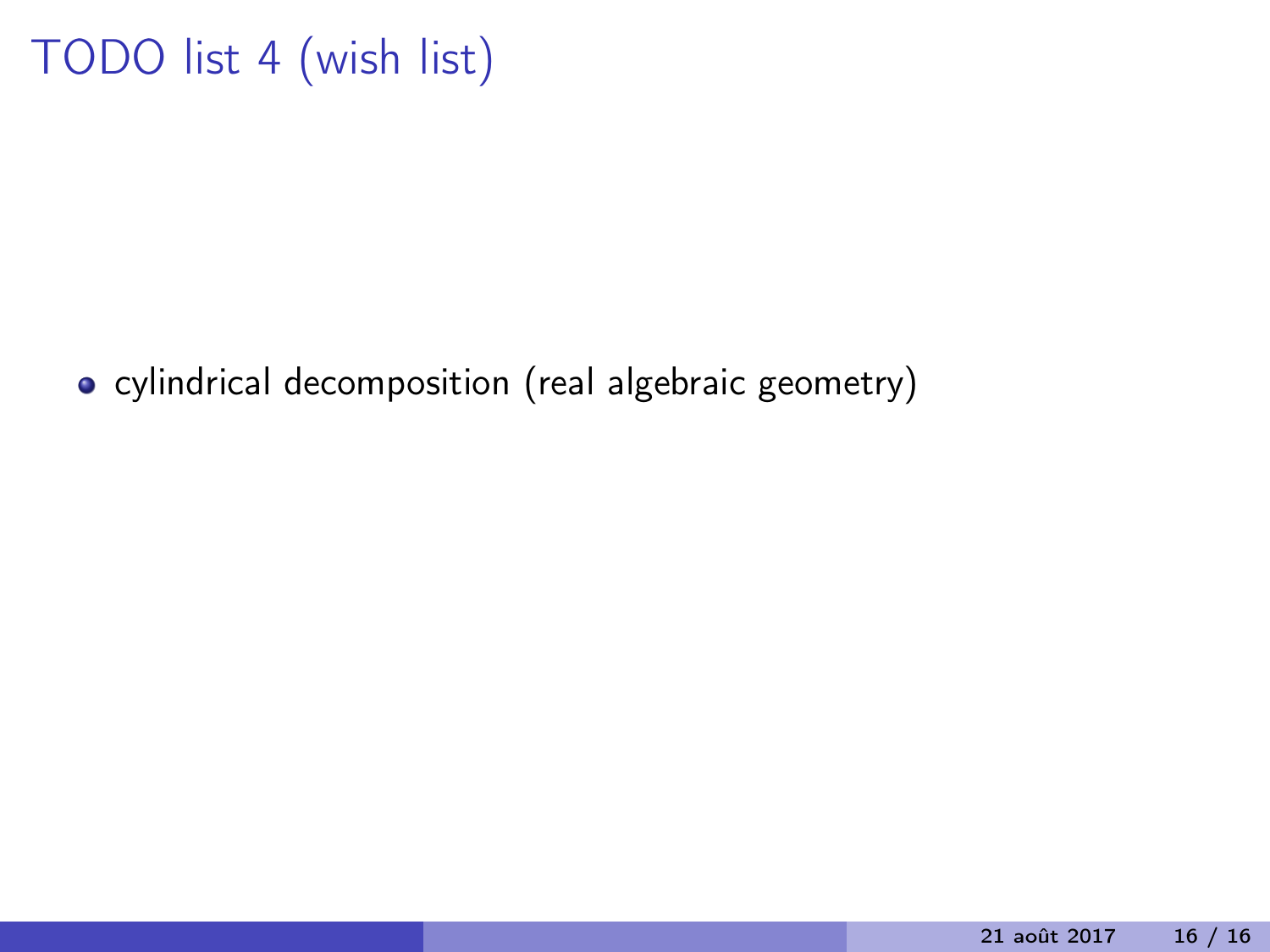## TODO list 4 (wish list)

- cylindrical decomposition (real algebraic geometry)
- automatic theorem proving